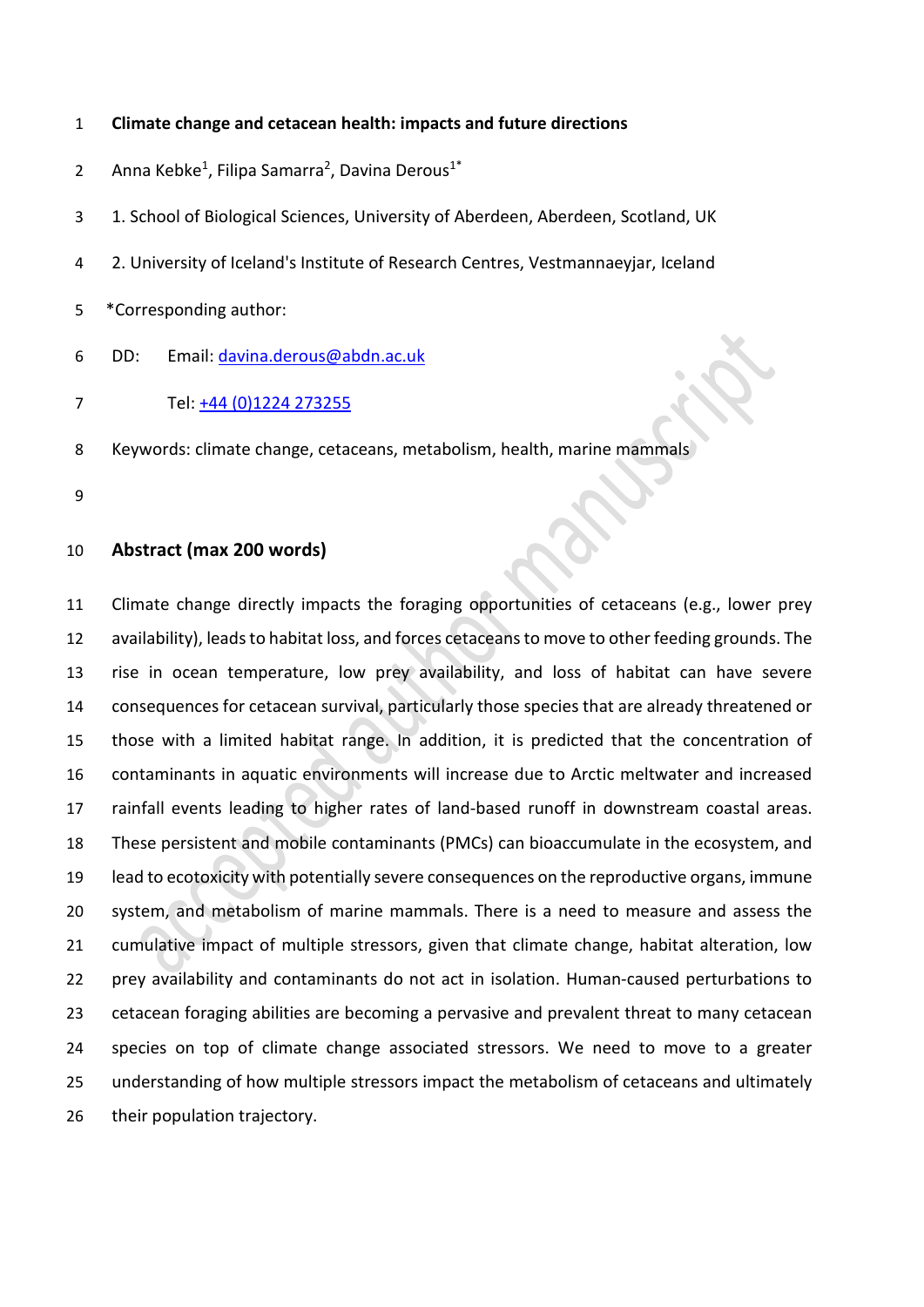### **Introduction**

 The change in climate during the past decades is having a devastating effect on our ecosystem with a gradual change in temperature, ocean circulation, ice coverage, sea level, and acidity and with more sudden increases in extreme weather events. In their 1996 paper, MacGravin & Simmonds predicted that climate change will affect cetaceans by both a reduction in prey availability and a shift in the distribution of prey species. They speculated that this will be caused by changes in water temperature, turbulence, and surface salinity of our oceans [1]. Over the last two decades, Arctic surface air temperature has indeed increased by more than double the global average, resulting in loss of sea ice but also a disproportionate increase in global ocean heat [2]. For example, in 2014, the Pacific Decadal Oscillation changed to a positive phase with a rise in sea surface temperatures, and coastal upwellings weakened as a result [3]. Coinciding with this climate event, a massive lens of warm water developed in the North East Pacific and moved east in the summer of 2014, spreading along the shelf of North America and coastal Alaska [4]. This led to sea surface temperature increases greater than +3°C in certain areas [5]. This marine heatwave had detrimental impacts on the marine ecosystem, recording not only mass strandings of marine mammals and seabirds but also a geographical shift of species [5]. Extreme climatic events, which are predicted to increase in frequency as a result of climate change [6], can induce ecosystem change and alter patterns of resource availability, as observed in a habitat shift of bottlenose dolphins (*Tursiops truncatus*) following seagrass die-off from the 2011 La Niña event [7].

 Using quantitative models to estimate global terrestrial, freshwater, and marine diversity scenarios containing information on extinctions, changes in species abundance, habitat loss, and distribution shifts indicate that there will be a continuous decline in biodiversity over the 21st century [8]. For example, the overexploitation of important fish stocks to top marine predators in combination with this rise in ocean temperature can cause a decline in the availability of fish. In Europe, a shift has been observed in the tropic-web of fish communities and a decline in mean trophic level [9]. In addition, the increase in harmful algal blooms is associated with climate change [10–12]. These algal blooms can produce biotoxins and can further bioaccumulate in filter-feeding shellfish, transferring toxins to higher trophic levels [13]. Recurring harmful algal blooms are also linked to loss of foraging fish and a decline in plankton dynamics [14], leading to an overall decline in prey availability for marine top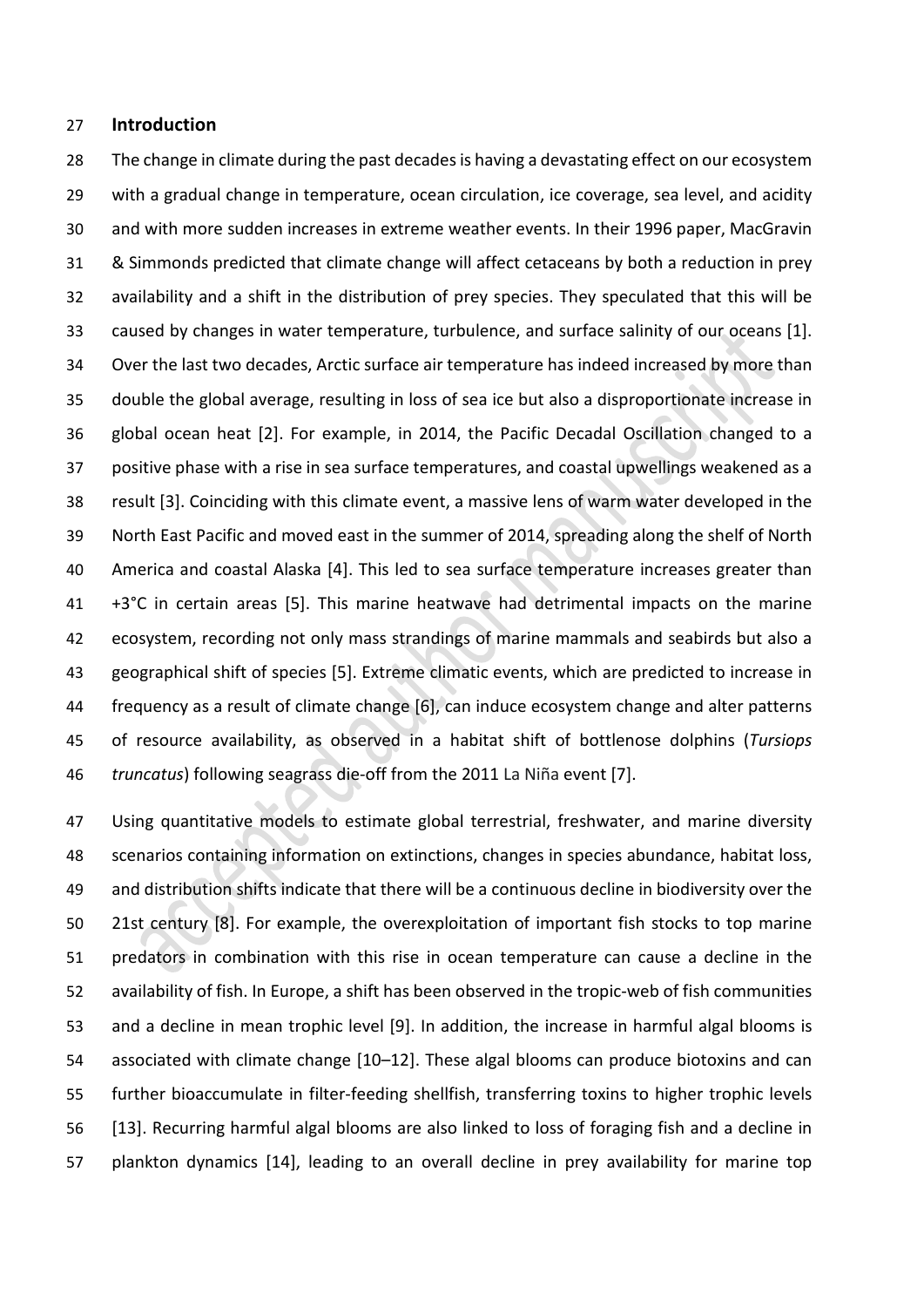predators. In addition, these biotoxins produced by the harmful algal blooms can impact physiological functions and lead to an overall decline in health and body condition of marine mammals [15,16].

 Changes in ocean temperature and prey availability can have particularly dramatic consequences for marine mammals [17] and trait-based approaches show that threatened species or local resident populations are the most vulnerable to climate change [18, Sousa et al. 2020]. Species may be impacted, for example, by the loss of suitable habitat for functional behaviors. For example, many currently occupied humpback whale (*Megaptera novaeangliae*) breeding grounds are predicted to be unsuitable (>28°C) by the end of the 21<sup>st</sup> century [19]. Genetic data combined with predictive habitat models for the year 2100 also predicts that gray whales *(Eschrichtius robustus*) will expand beyond their habitat to the Atlantic, potentially via Arctic migration routes [20]. Similarly, beluga (*Delphinapterus leucas*) habitats are predicted to continue to decline for the year 2100, resulting in a distribution shift northwards and leading to a population decline in some populations[21]. Shifts in distribution ranges appear to have been successfully employed in the past in response to climate change, at least in some species. For example, ancient DNA revealed that the bowhead whale (*Balaena mysticetus*) lineage survived the change in the Late Pleistocene climate by shifting habitats northwards [22]. Foote *et al.* predict that the response to climate change will be species- specific and suitable habitat for bowhead whales will likely be halved by the end of this century. The combination of the rise in ocean temperature, low prey availability, and the loss of habitat can have severe consequences for the survival of many cetacean species, particularly those that are already threatened or those with a limited habitat range [23]. Here, we will discuss the consequences of climate change on cetacean health by looking at impacts on distribution, abundance, phenology and behavior, reproductive success, and pollutant burden. Finally, we will discuss how health is currently being measured to assess environmental impacts and the novel approaches taken to increase our knowledge of the physiological constraints limited prey availability might cause.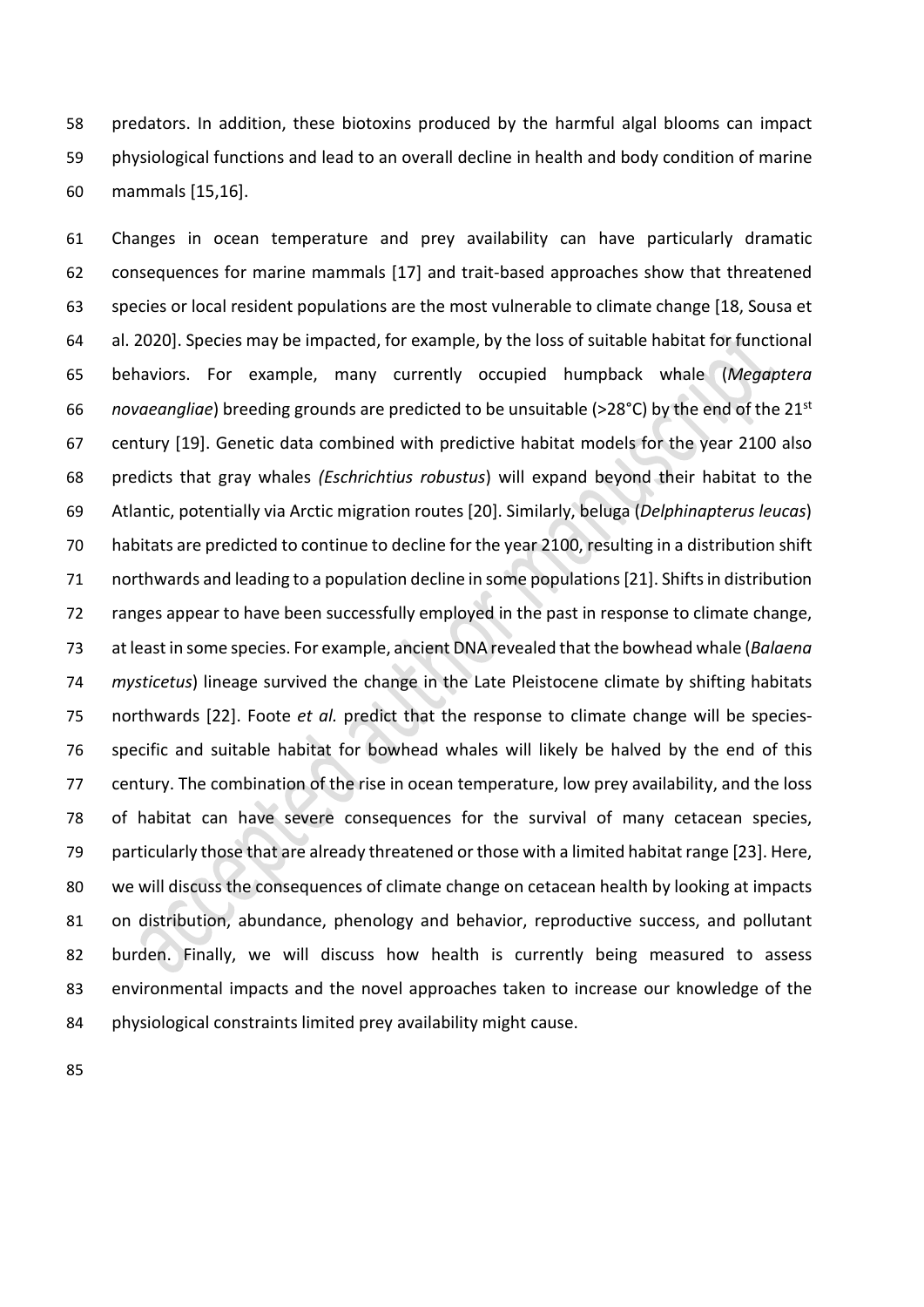### **Consequences on distribution, abundance, phenology, and behaviour**

 Changes in habitat usage/diversity and abundance are one of the most common responses of marine biota to the rise in ocean temperature. Similarly, the distributions of many cetacean species are expected to shift towards the poles, resulting in range contraction for polar species and range expansion for warm water species, as well as changes in population size [24–27]. Although effects on Arctic species are of particular concern (e.g., [28–30]), climate- driven impacts on cetaceans are projected to be global (e.g., [18,31,32]). Indeed, a recent systematic review (58 articles, 29 species) on climate change and distribution, migration, and habitat use showed a poleward shift for many species [33]. Habitat usage is species-specific, meaning that whilst some species may move between different temperature zones, others might be more constrained. For example, the white-beaked dolphin (*Lagenorhynchus albirostris*) is a cold-water species whose relative abundance appears to be declining in northwest Scotland (UK), based on both frequencies of strandings between 1992-2003 and sighting surveys from 2002 and 2003 [34]. Indeed, statistical models show a negative relationship between white-beaked dolphin distribution and increasing water temperature [35]. On the other hand, the common dolphin (*Delphinus delphis*) has increased in abundance (both stranding and sightings), reflecting increased habitat usage of the warmer waters in northwest Scotland [34]. In addition, striped dolphins (*Stenella coeruleoalba*) are now regularly sighted in Scottish waters, despite never being recorded before 1988 [36]. Similar observations were documented in St. Mary's Bay (Canada), which historically had few sightings of cetaceans. Due to an increase in the local water temperature, this became a feeding ground for humpback whales in 2016 [37]. Changes in species abundance have also been reported in the North Atlantic, where sightings reported over the last 14 years showed an increase in humpback and fin (*Balaenoptera physalus*) whale abundance, but a significant decrease in common minke whale (*Balaenoptera acutorostrata*) abundance [38,39].

 Similar shifts in distribution and abundance were observed in bowhead whales tracked by satellite between 2001-2011 in West Greenland. Bowhead whales showed a change in movement pattern, and were found at higher latitudes during spring and summer [40], likely due to the decrease in ice covering and the need to change their habitat usage. Bowhead whales feed on krill (*Euphasia spp.)* and the sea ice edge provides shelter from predators for krill and contains critical food resources (i.e., sea ice algae). As such, the receding of the sea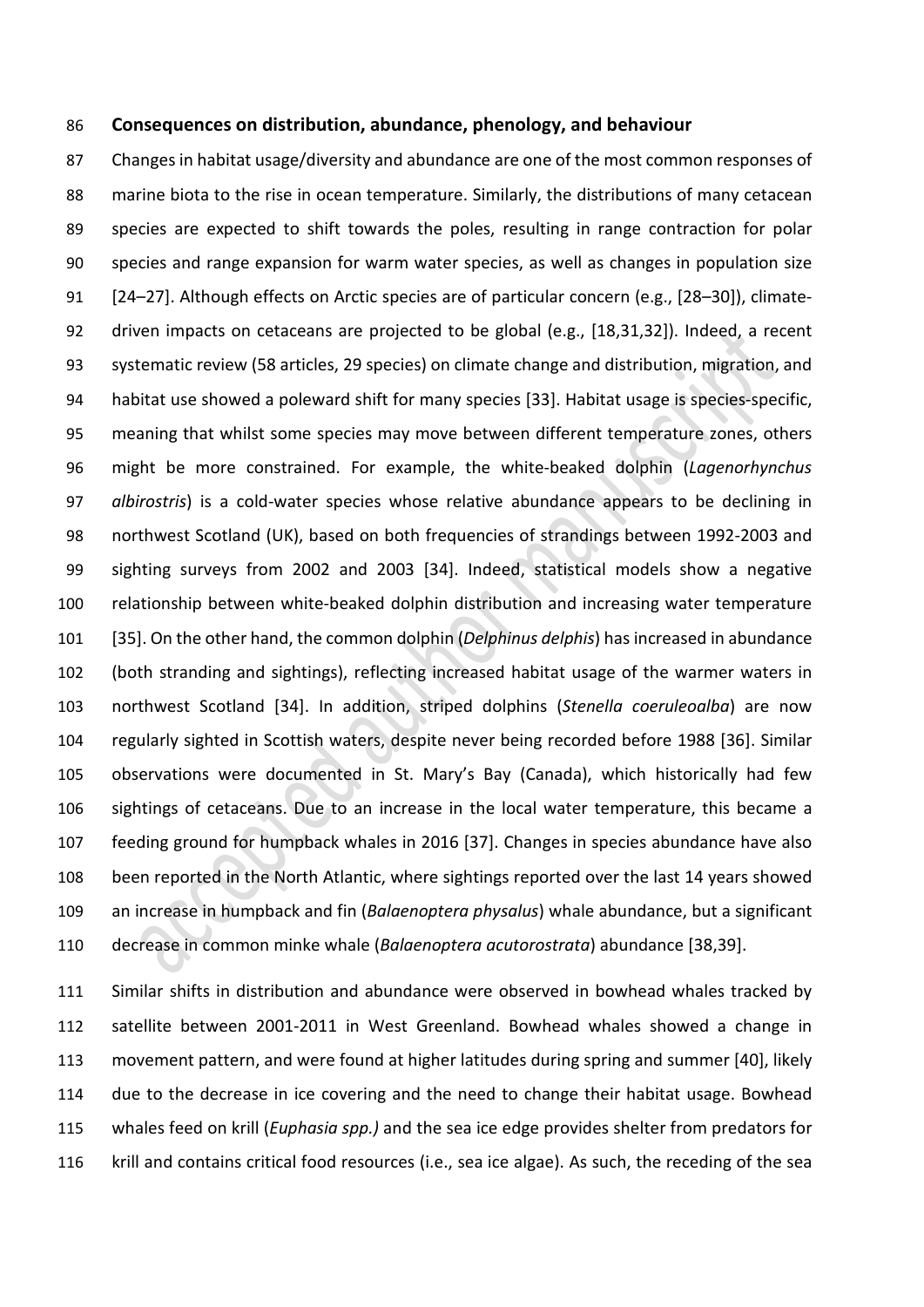ice edge results in a decline in krill availability [41]. On the other hand, the Pacific-Arctic bowhead whale was reported to be thriving during a period of rapid sea ice loss (longer duration of summer open water) and changes in upwelling potential (wind stress) with increased population size, body condition, and calf counts over the last 25 years [42,43]. This was in combination with a substantial shift in habitat usage over those 25 years and reflects the findings of the bowhead whale lineage that survived the Late Pleistocene climate by shifting habitats [22]. Changes in habitat usage and abundance are not limited to colder regions and were also observed in cetaceans inhabiting tropical and subtropical regions of the Pacific Ocean. For example, the abundance of Bryde's whales (*Balaenoptera edeni*) increased between 2000 and 2010 in the Southern California Bight (USA), which was likely driven by prey availability [44]. Similarly, unusual sightings of Clymene dolphins (*Stenella clymene*) have been recorded on the northern coast of Spain [45], the Patagonian Coast (Argentina) [46], and the Brazilian coast [47], outside their usual habitat in the tropical waters of the Atlantic Ocean, Caribbean Sea and the Gulf of Mexico. Range shifts are believed to correlate with habitat expansion, leading to a functional feeding response of cetacean species to changes in the marine environment [39]. If climate-change impacts accelerate, such regime shifts are thought to become more widespread [48]. In general, range shifts are believed to be an indirect effect of climate change, as cetaceans adapt to changes in the distribution of prey (e.g., Víkingsson et al. 2015). However, a recent study showed that pilot whales shifted polewards at a strikingly high rate that correlated with thermal niche, rather than shifts in prey distribution, thus suggesting a direct response to warming waters [49]. This decoupling between predator and prey distribution may potentially influence trophic interactions, reshaping marine communities and affecting cetacean populations. Future studies quantifying the rate of distribution shift in other populations and species will be crucial towards our understanding of the direct effects of climate change on cetaceans and the ecosystem-level consequences of these range shifts.

 Environmental changes can impact food-web dynamics and may change entire marine ecosystems. They may lead, for example, to the introduction or increased occurrence of top predators, with consequences propagating through the entire food chain. For example, as the Arctic sea ice cover diminishes as a result of warming waters, killer whales (*Orcinus orca*) are expanding to ice-free areas of Hudson Bay (Canada) [50]. These animals are reported to feed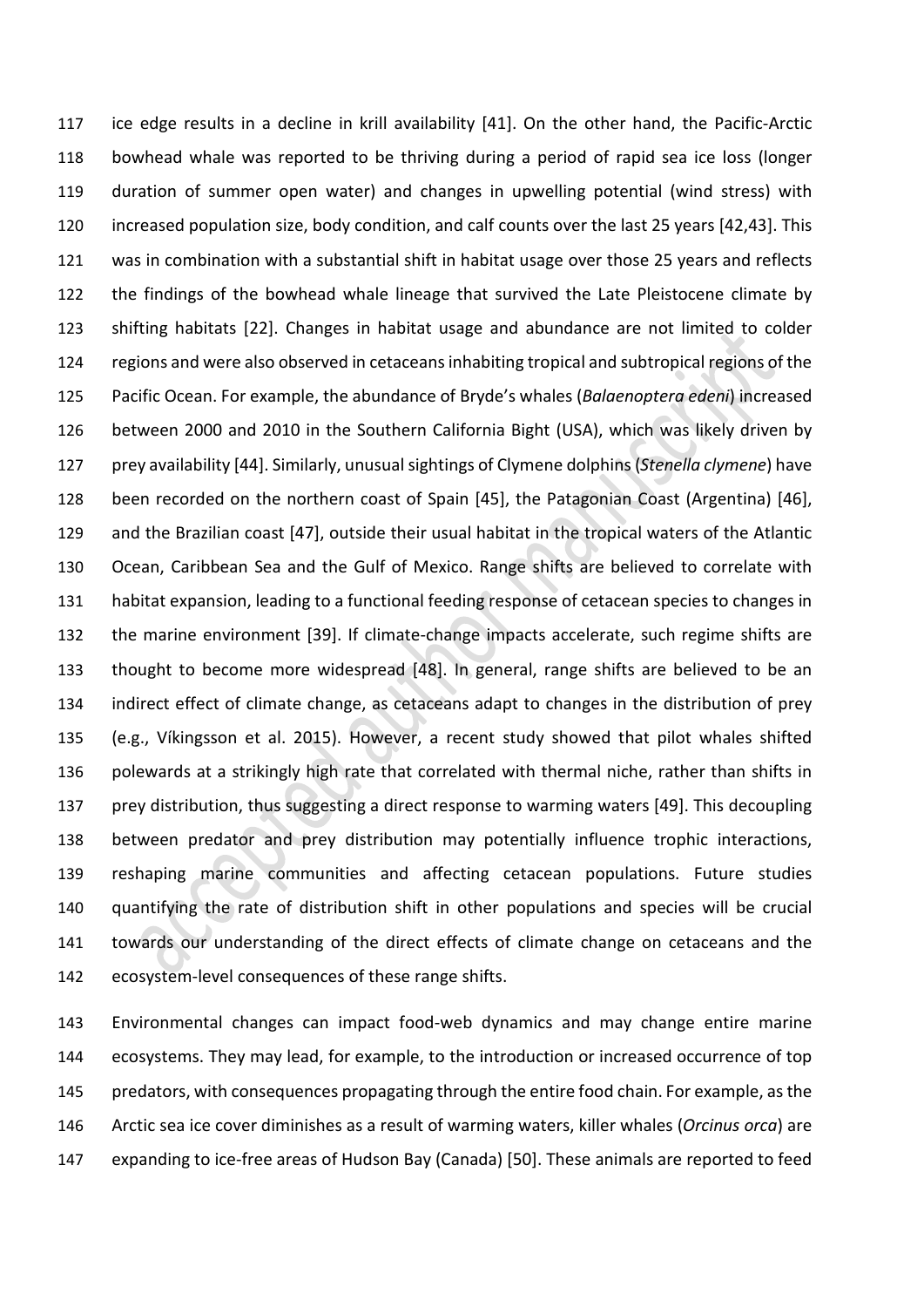on other marine mammals including seals and other whales (e.g. narwhal (*Monodon monoceros*) and bowhead whales) [51,52]. The expansion of inhabitable Arctic water is likely to continue to lead to an increasing presence of those killer whales that prey on marine mammals, putting severe pressure on marine mammals stocks and the Arctic marine ecosystem [51]. Behavioural studies of belugas, narwhals and bowhead whales show that in the presence of killer whales, these species change their habitat usage which can lead to increased stress and decreased fitness [53–55]. Such nonconsumptive effects on prey species may cause cumulative consequences for energy acquisition in habitat that may already be of poorer quality due to climate change effects on resource availability. In addition, the shift of cetaceans to new feeding grounds can have an impact on the body condition of other non- cetacean species (e.g., Adelie (*Psygoscelis adeliae*) and Emperor penguins (*Aptendytes forsteri*)) [56].

 Phenology and behavioural changes have also been reported as a result of climate changes. For migratory species, the impacts of climate change can be particularly challenging as these species time their migration to maximise exploitation of prey in feeding areas, which is only available temporarily. Changes in the period of prey availability will lead to mismatches between the arrival of migrants and the availability of prey, leading predators to shift their migration timing. However, there may be limits to the degree to which such timings can be adjusted before other important functional behaviours are affected. Baleen whales that migrate between feeding and breeding grounds provide an excellent example of these impacts. For example, in the Gulf of St. Lawrence, fin and humpback whales were shown to shift arrival date over a period of 30 years, arriving and leaving earlier to and from their feeding grounds (Ramp et al. 2015). While both species were initially able to maintain temporal niche separation, there were indications of increasing temporal overlap, leading to higher competition for prey resources. The high rate of change in migration timing observed also suggested that if environmental changes continued at the same pace, both species would need to substantially change their annual life cycle to adapt to the timing of prey availability. Similar changes in migration timing have also been observed in other species [33]. Additionally, changes in behaviour as a result of climate change have also been reported, such as in group size. For example, bottlenose dolphins in the Moray Firth (UK) and killer whales in Johnstone Strait (Canada), seemed to change their group size in relation to changes in ocean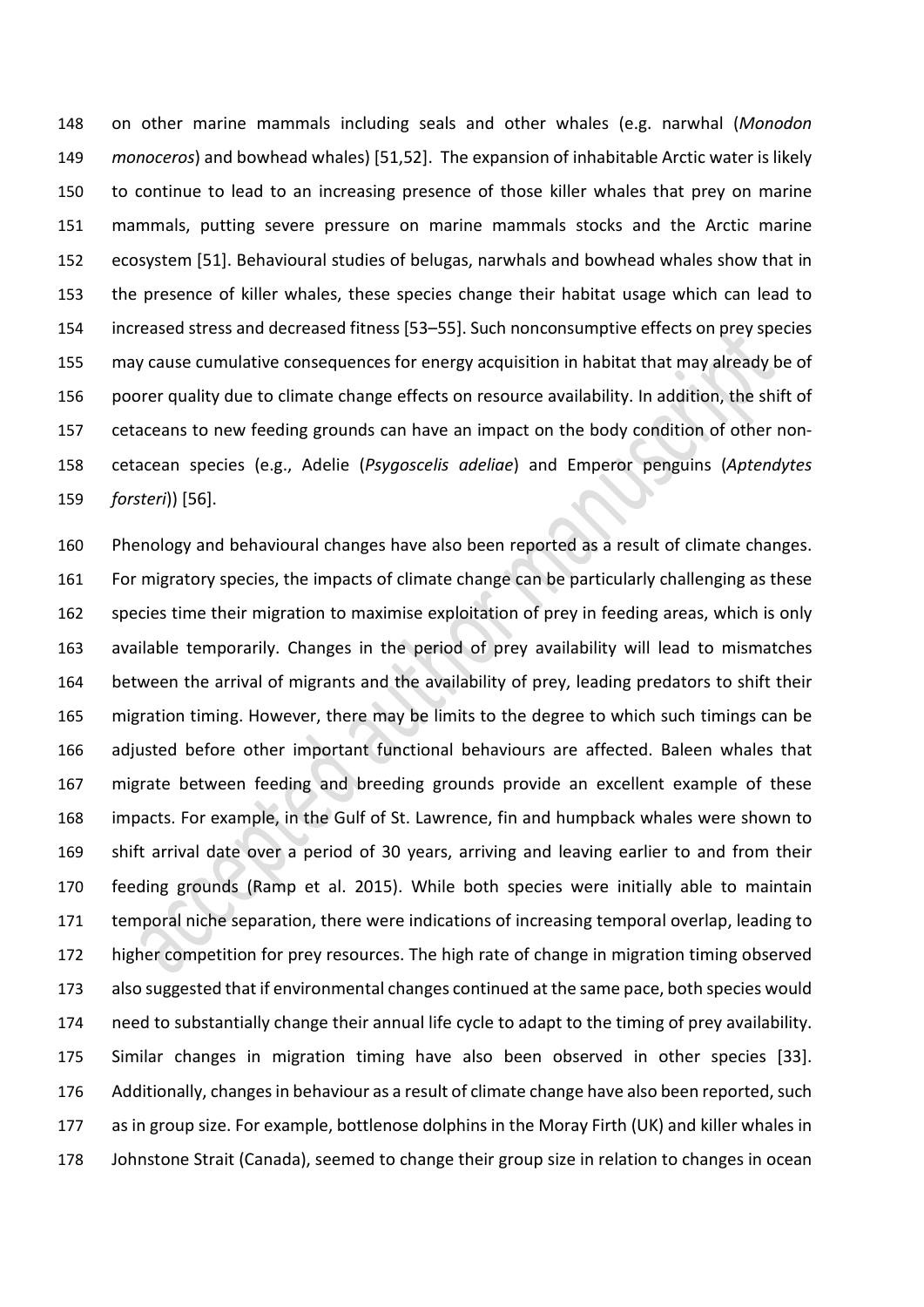climate over a period of 9-11 years [57]. Climate indicators correlated with local prey abundance and smaller groups were observed during periods of lower salmon availability in both areas. This seemed to recur each 2 years after a low phase of North Atlantic and Pacific Decadal Oscillations [57].

 Clearly, climate change can impact not only the distribution range and abundance of cetaceans but also impact migration timing and behaviour, all of which may eventually lead to poorer health due to decreased access to preferred prey or decreased foraging success. Those cetacean species that are limited by their habitat usage may face a greater challenge to cope with the temperate change, and thus may lead to extinction events. In contrast, those that can change their habitats, such as the bowhead whale, may ensure the survival of the species as demonstrated by historical climate events. Shifts in habitat usage will lead to increased sightings of uncommon species in some areas, which could have repercussions across the food chain, and ultimately alter whole ecosystems. As such, monitoring schemes and policy makers should take into account the predicted trajectory of habitat usage and those species that have a limited range when managing Marine Protected Areas.

## **Consequences on reproductive success**

 The rise in ocean temperature can impact the metabolism of marine mammals and their overall health. For example, following a heat wave, Indo-Pacific bottlenose dolphins (*Tursiops aduncus*) inhabiting Shark Bay (Western Australia) showed a significant decline in female reproductive rates [58]. Those that use tools for foraging had a higher survival rate compared to those that did not. The lower survival rate persisted post-heatwave and Wild *et al.* speculate that habitat loss may prolong negative impacts on higher trophic level marine predators. Wild *et al* also speculate that the decline in population numbers is likely due to (1) females spending more time foraging leaving calves open to predators; (2) a trade-off between energy available and reproduction; and 3) suppression of the reproductive system due to low body weight.

 The amount of energy available (e.g., fat) is tightly linked to the ability to invest in reproduction, and blubber thickness is linked to reproductive success [59–63]. When in poorer body condition (e.g., due to low prey availability) early term abortion or less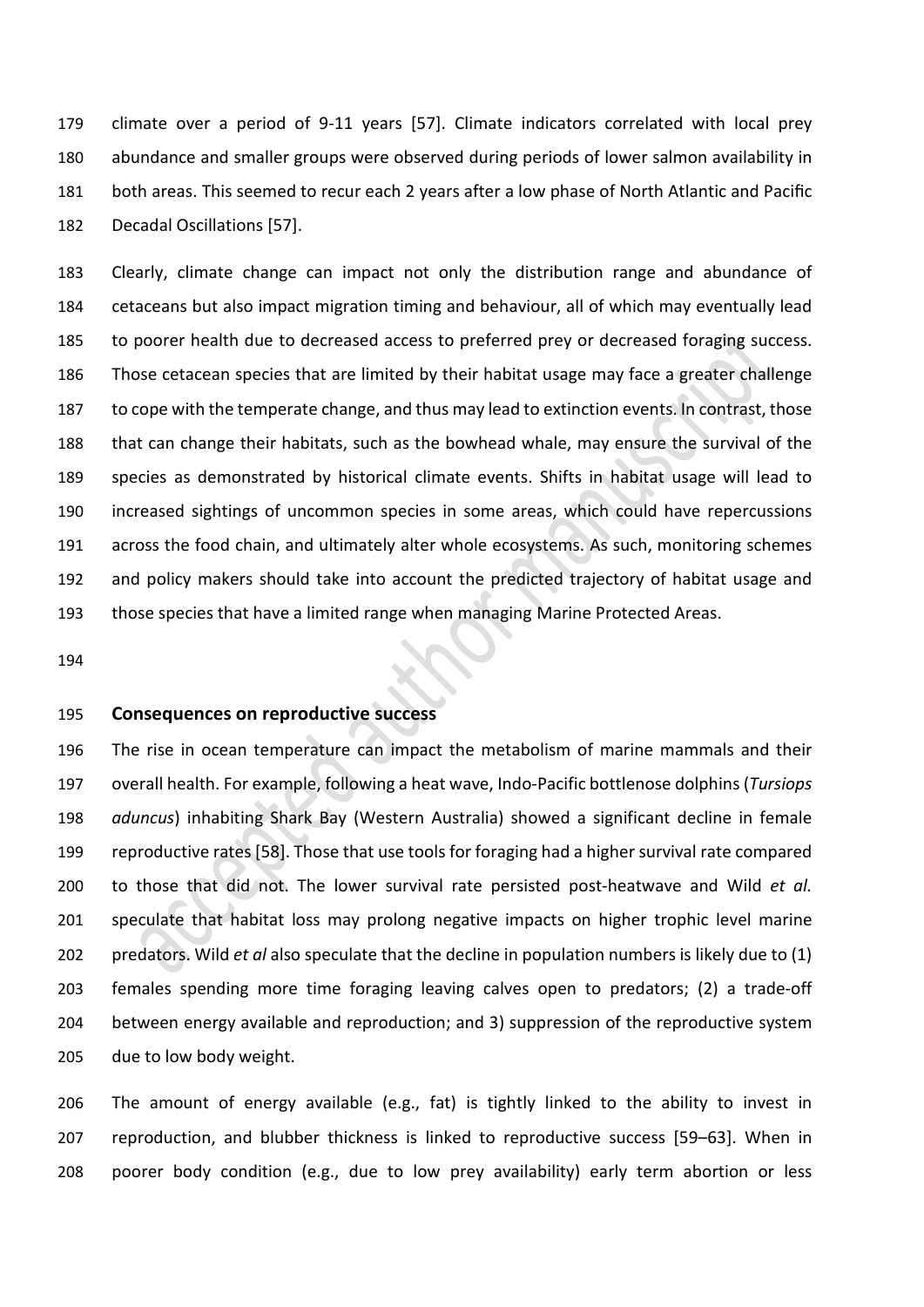investment in foetus growth has been observed in cetaceans as a measure to save energy and protect the mother's survival [60,61,64]. In addition, suppressed ovulation or delayed sexual maturity may also occur when females are below a certain threshold of body weight [65]. As such, the impact of climate change may have long-term effects on reproduction rates and lead to severe population declines over longer periods. For example, coinciding with the changes in the Pacific Decadal Oscillation and other climate events, the mother-calf rates of humpback whales sighted at Au'Au Channel Maui (Hawaii) dropped by 76.5% between 2013- 2018, showing a rapid decline in reproductive rates [66]. There has been a decline in abundance and apparent survival rates of fin whales over the last 35 years [67] and a reduction in the reproductive success of humpback whales at the Gulf of St Lawrence (Canada) [68]. In humpback whales observed between 2004-2018, 39% of the identified pregnancies were unsuccessful over this 15 year period [68]. Both species also displayed changes in their migratory timing [69]. One of the likely drivers for these changes is the reduced prey availability caused by environmental shifts as a result of reduced sea ice extent [67].

 Continued increasing water temperatures and sea ice reduction may also have major effects on ecosystem energy flux altering the ratio of phytoplankton and zooplankton species production [70]. With a gradual shift in the composition of Atlantic zooplankton species, lipid 227 rich prey species such as amphipods may contain less energy [71]. Marine predators such as common minke whales feeding on these less-energy rich species then fail to build up energy reserves for migration to breeding areas and may lead to a decline in producing offspring [72]. Similar patterns are observed with the southern right whale (*Eubalaena australis*) preying on krill [73]. Data collected between 1997 and 2013 showed a strong correlation between whale breeding success in southern Brazil and krill density. During that period, krill density was correlated with global climate indices and thus reduced krill is likely to slow down the current recovery rate of these historically overexploited species [73].

 For some cetacean predators, consequences of environmental changes may be stronger due to low flexibility for dietary shifts. For example, population trends of killer whales in the north eastern Pacific Ocean are strongly correlated with the availability of their principle prey, the Chinook salmon (*Oncorhynchus tshawytscha*) [74]. The lack of this key prey is associated with low reproductive success and high rates of unsuccessful pregnancies in the Southern Resident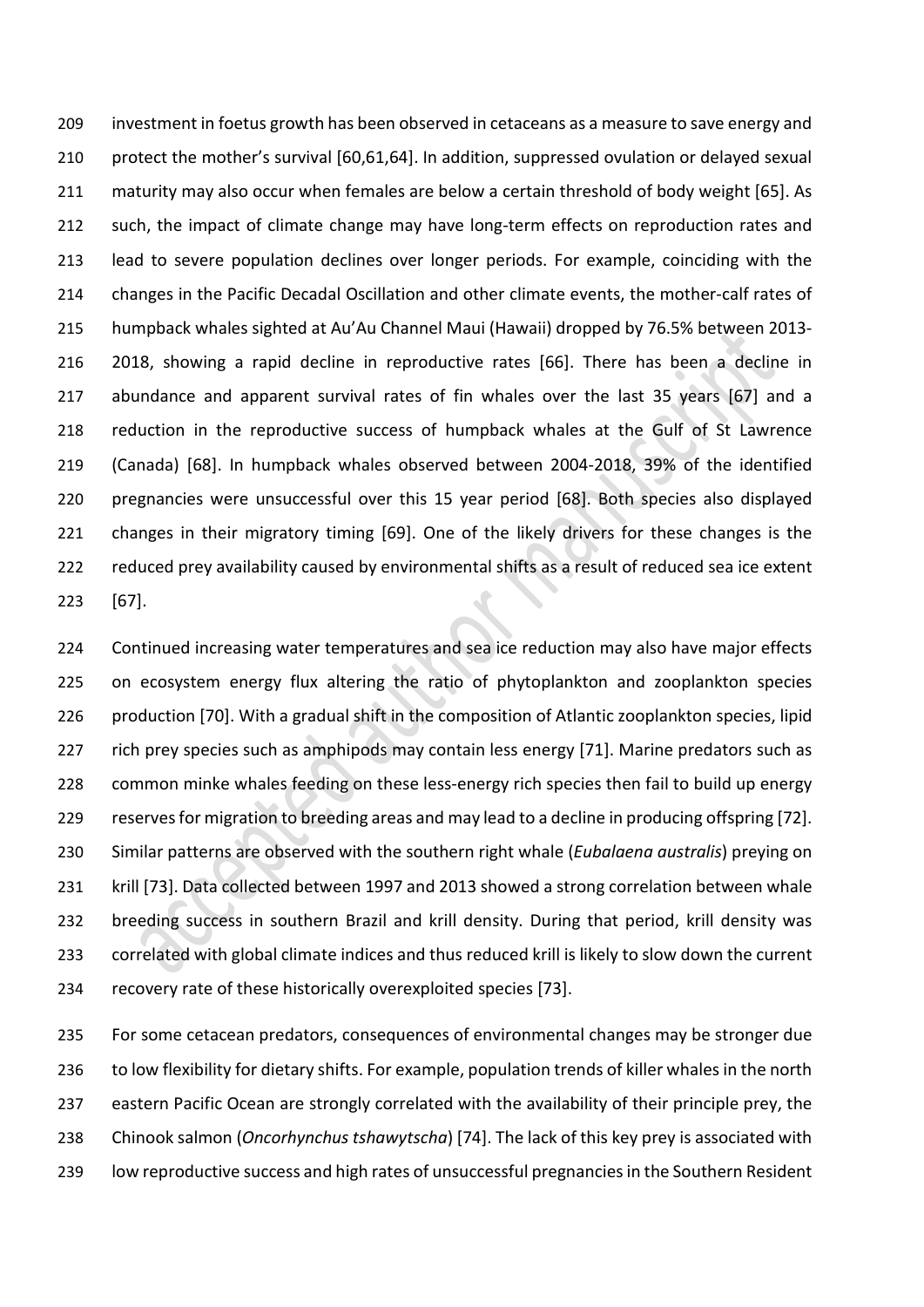killer whale population [75]. Although other prey exists in the environment, the strong 241 preference for this specific prey species can lead to population demographic consequences in killer whales. This dependence on a single prey species stems from fixed behavioural traditions within a pod, acting as important social isolating mechanisms which ultimately lead 244 to the evolution of genetically distinct populations [76]. Thus, genetic diversity is also threatened under climate change. The decline in population size allows for inbreeding 246 depression by reducing the genetic diversity and increasing recessive homozygotes created 247 by consanguineous mating [77-79]. That would lead to a weakened resilience of populations against climate change effects and other anthropogenic pressures [80].

 Prey switching to provide sufficient energy when other sources are low may not be an optimal response either, as it can lead to a decrease in body condition if suboptimal prey are consumed. Beluga whales in the eastern Beaufort Sea (Arctic region) primarily prey on Arctic cod, which is a fish species sensitive to climate change. Data collected between 2011-2014 showed that the diet of belugas containing cod declined and a prey switch occurred to capelin. The lowest body condition (maximum girth and blubber thickness) measured in 2014 coincided with the lowest consumption of cod and the highest of capelin, and this predominantly affected females and juveniles [81,82].

257 Climate change impacts reproductive success indirectly by reducing the food availability and thus worsening body condition. Given the trade-off between survival and reproducing when fat stores are low, climate change can lead to less offspring being born and thus could lead over-time to an overall population decline. In addition, those species that migrate to their 261 breeding grounds may encounter a loss of those grounds, change their migratory patterns, or fail to reproduce as migration can be energetically costly.

# **Consequences on pollutant burden**

 Climate change has the potential to impact the current environmental distribution of chemical toxicants and their associated biological effects on the marine ecosystem (see review [83]). With the increase in arctic ice melting and change in regional precipitation patterns, the concentration of contaminants in the meltwater and aquatic environments will increase [84,85]. As a warmer atmosphere can hold more water vapor, climate change models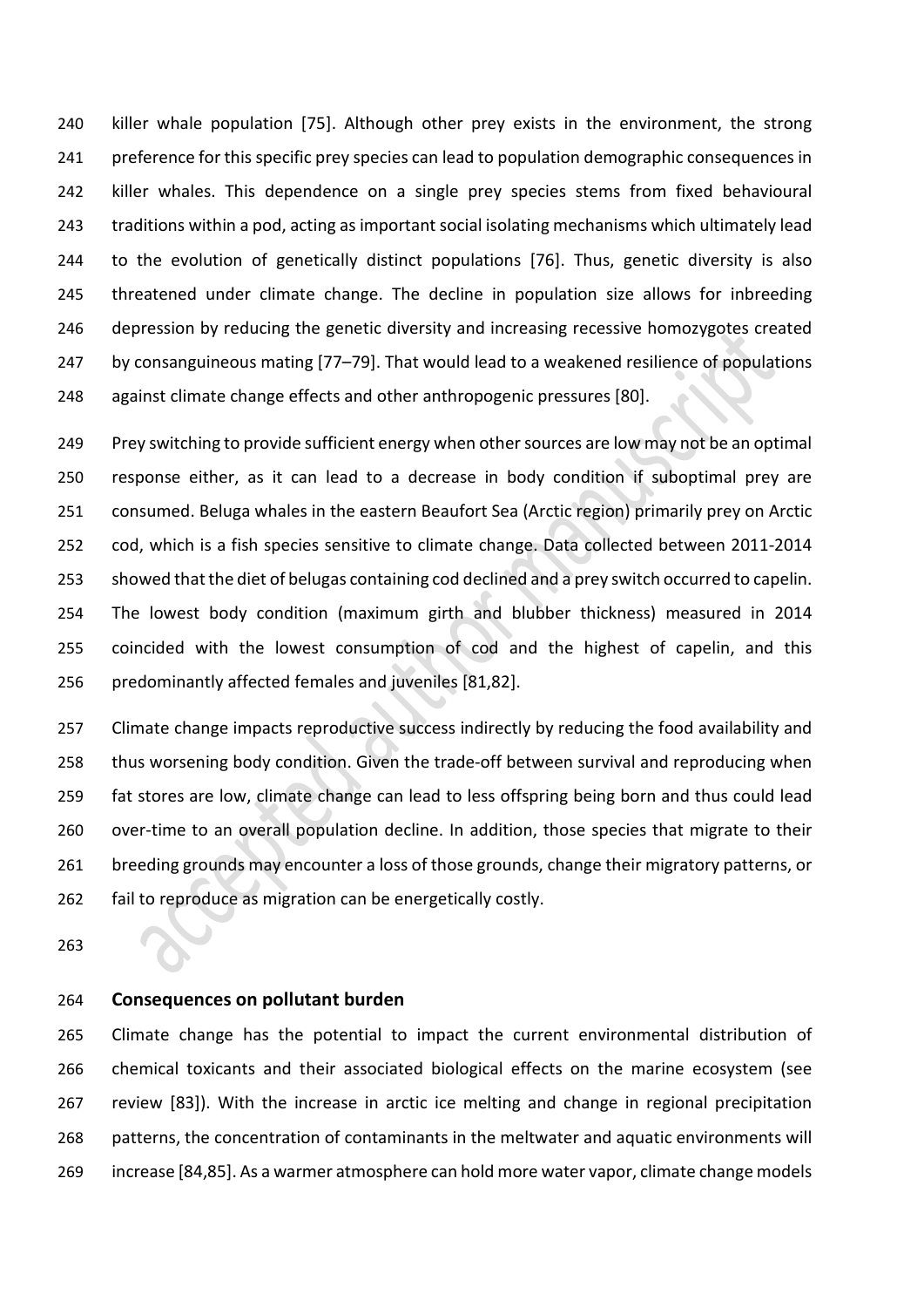predict an intensification and an increase of rainfall events in certain areas [86–89]. This can lead to higher rates of land-based runoff in downstream coastal areas, elevating pollutant concentrations. Over time, this could contribute to increased contaminant exposure on cetaceans and affect survival rates of entire populations [90,91]. For example, model forecasts predict that >50% of world killer whale populations are threatened by PCB- mediated effects [92]. This is likely to be more severe in coastal populations, that are and will be exposed to higher concentrations of pollutants than those with an oceanic habitat. 277 Persistent and mobile contaminants (PMCs) are globally distributed, persist long after their emissions (most banned in 1960s) and can bioaccumulate in the ecosystem, leading to ecotoxicity [93]. Environmental exposure to these PMCs can continue for years and decades, with long-lasting adverse health effects on many organisms including marine species [94]. These effects include immunotoxicity and endocrine disruptions, which leads to changes in reproductive success [94–96].

 Cetaceans are particularly vulnerable to these pollutants as they are apex predators, feed on top of the food chain and have a thick blubber layer where these chemicals bioaccumulate [97]. These contaminants then recirculate in periods of low prey availability (using energy stores), exposing vital organs to toxic risks [98]. Further, the immunosuppressive effects of PCBs make it more likely for an individual to die from infectious disease [99]. Although there has been a general decline in POPs since the 1980s in blubber samples of cetaceans[100,101], the current change in climate could lead to a resuspension and reintroduction of these contaminants into the aquatic environment. Especially those species inhabiting coastal and Arctic regions may be most at risk of an increased contaminant exposure and there is evidence of PMCs transferring maternally in several species[102–105]. For example, following a severe weather event in 2011 resulting in an influx of contaminated freshwater into coastal waters in Queensland (Australia), unusually high mortality was observed in several dolphin species [90]. A rise in DDT, PCB and HCB levels (i.e. POPs) in blubber samples was also recorded between 2011-2015 following this event in coastal Australian humpback dolphins (*Sousa sahulensis*) and Australian snubfin dolphins (*Orcaella heinsohni*) [106]. Further, sustained periods of elevated freshwater discharge may contribute to a higher mortality of resident inshore cetaceans [90]. This could potentially impact their health and reproductive success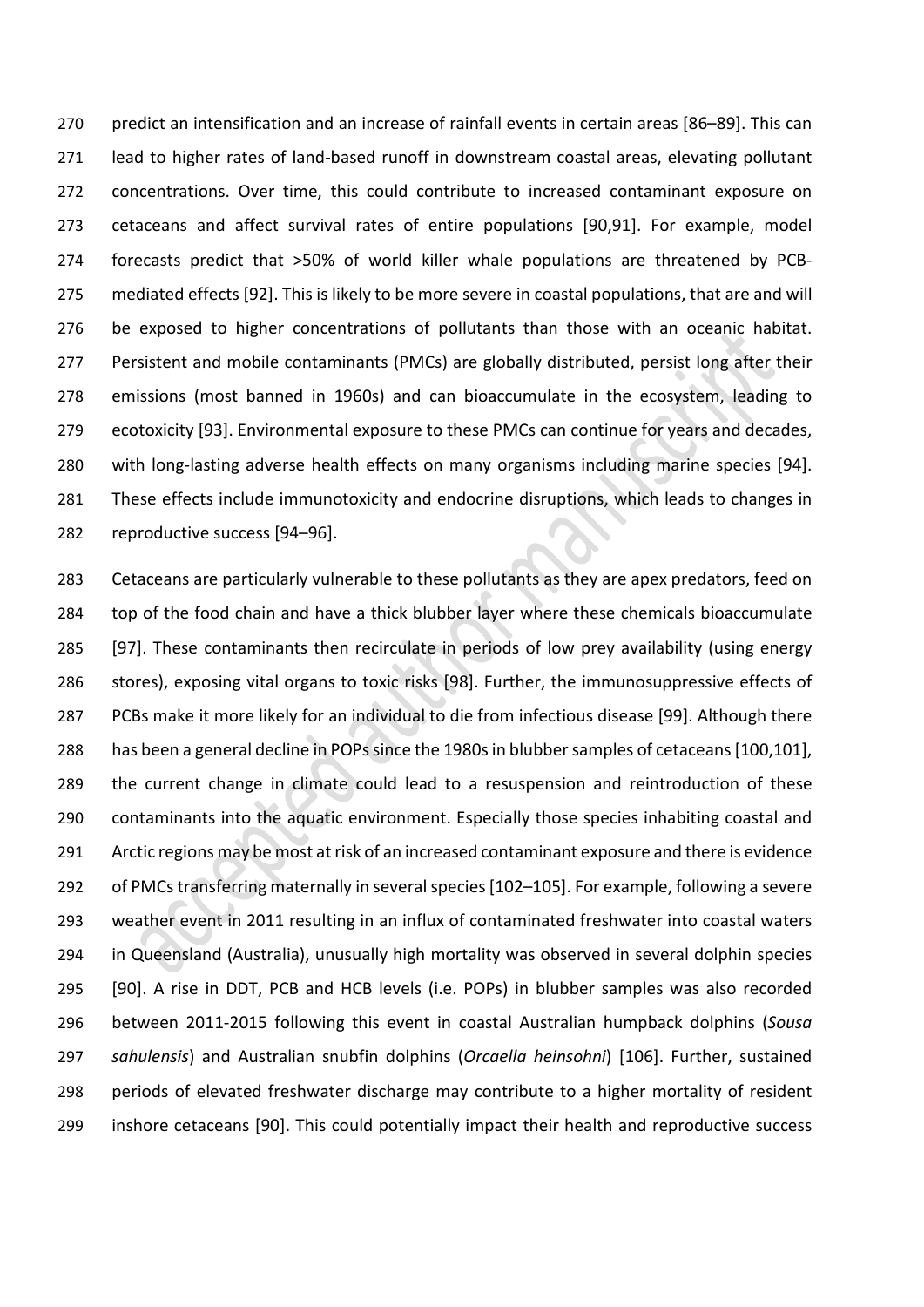due to the increased exposure to infectious pathogens [107] and contaminants with immunosuppressive effects [108], making the animal more vulnerable to disease.

 Shifts in habitat usage and prey, due to the low availability of preferred prey, may also result in higher exposure to pollutants [109]. Pollutant burdens are strongly influenced by geographical distribution, [110], and the shift of species to new feeding grounds/habitats could expose cetaceans to higher levels of pollutants.

# **Measuring health in cetaceans: current and novel approaches**

 The ability of an animal to reproduce is highly dependent on the amount of energy that is available to invest in reproduction. When fat reserves are low, one's own survival is prioritised with a shut-down of processes related to reproduction. Therefore, the amount of fat stores is widely used in mammals to assess body condition or used as a health proxy [111–113], including in cetaceans (i.e. blubber thickness) [114]. However, using blubber thickness alone to infer body condition has led to inconclusive results (see review [63]). In some cetacean species, blubber thickness may not reflect whether individuals are in negative energy status or not [115–120]. This is likely because blubber also serves other functions than an energy storage, such as buoyancy aid, insulator and gives structural support. For example, bowhead whale blubber thickness did not vary with seasons or life stages but showed an increase in structural fibre density within the blubber layers [121]. As such, blubber thickness did not change but the morphology of the blubber did, with a reduced fat cell size. In addition, dolphins exhibit a unique fasting profile after 24h, with a rapid switch to lipids and amino acids as fuel [122]. This is in agreement with Kershaw *et al.* (2017) who argued that muscle mass may be used as fuel during periods of starvation to protect the blubber's other functions [123]. As such, novel approaches are being developed that consider other metrics than blubber thickness to infer health/body condition in cetaceans (see reviews [124,125]). As Castrillon *et al.* (2020) extensively reviewed traditional and other approaches in evaluating cetacean body condition, we will here focus on the recent developments in molecular approaches.

 We currently do not fully understand how the physiological system in cetaceans responds to low food availability and new insights in this complex system wide response are emerging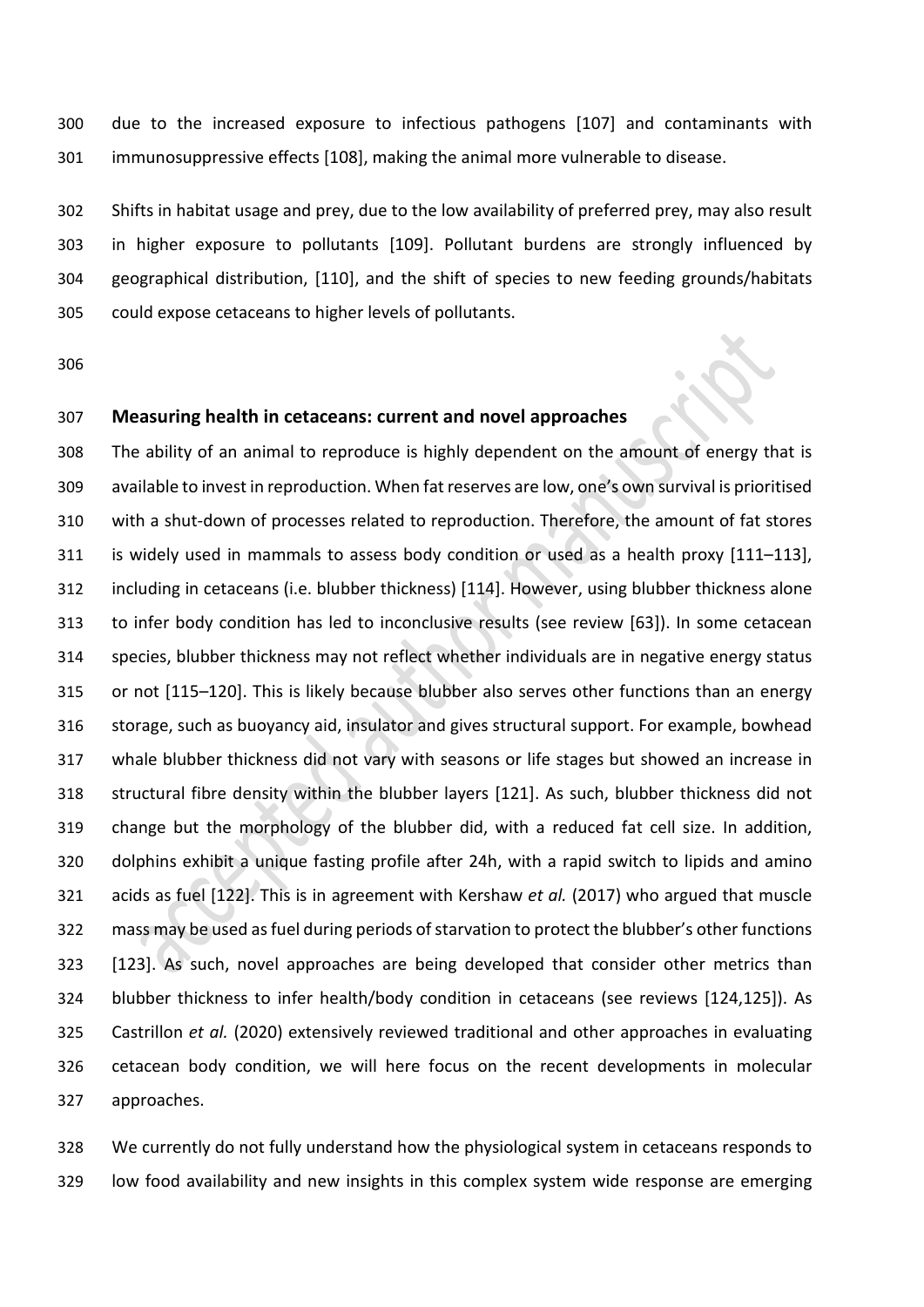[122]. For example, nucleic acid-derived indices have recently been successfully applied as ecophysiological indicators in bottlenose dolphins and pilot whales, showing differences between species and animals with different residency patterns (Alves et al. 2020). This approach shows promise and may have wide future applications, as it can be used in samples obtained via biopsying, a technique widely used for tissue sampling of several cetacean species. With recent advances in technology, we are also now able to characterize many thousands of genes, metabolites, lipids and proteins associated with phenotypic traits and this is key to the discovery of health biomarkers in for example human diseases (see reviews [126–130]). Omics technologies are now emerging as novel methods in the field of cetacean health research and to unravel how their metabolism may cope with stressors. For example, evidence for a Dynamic Network Marker (DNM), originally created for early human disease detection, emerged within the plasma metabolomic network of 24h fasted dolphins [122]. This DNM hinted that dolphins may enter a "fat conservation" state more rapidly than expected and shows a tipping point is emerging in energy state transitions [122]. Managed or stranded cetaceans can be used as "model species" to create a more comprehensive understanding of cetacean health and the physiological/metabolic response to stressors as a way to create biomarkers to assess wild populations [122,131–137]. For example, in managed whales, a correlation was found between lipidomics (i.e. lipid profile) and blood parameters related to metabolism [133]. As such, lipidomics shows great promise to assess the change in energy body reserves and thus body condition in free ranging cetaceans [98,131,138,139]. Other omics approaches such as proteomics and metabolomics are also emerging as novel methods to increase our understanding of cetacean metabolism [135,140–143]. Finally, we also lack an understanding of how cetacean metabolism and nutrient requirements influence feeding ecology. For example, selective feeding, whereby only certain portions of the prey are eaten or only certain prey are targeted, may be driven by nutrient balancing, rather than simple maximisation of energy intake [144]. Lipid-rich or protein-rich prey or parts of prey may be preferred, depending on the nutrient needs of predators. Climate change may impact not only prey availability but also prey nutrient composition, thus affecting the nutrient balance required by cetacean predators. Thus, a shift in the focus of future studies away from only caloric measurements and applying a nutrient geometry framework may be useful to further our understanding of the impacts of climate change on feeding decision-making of cetacean predators and its consequences to their health.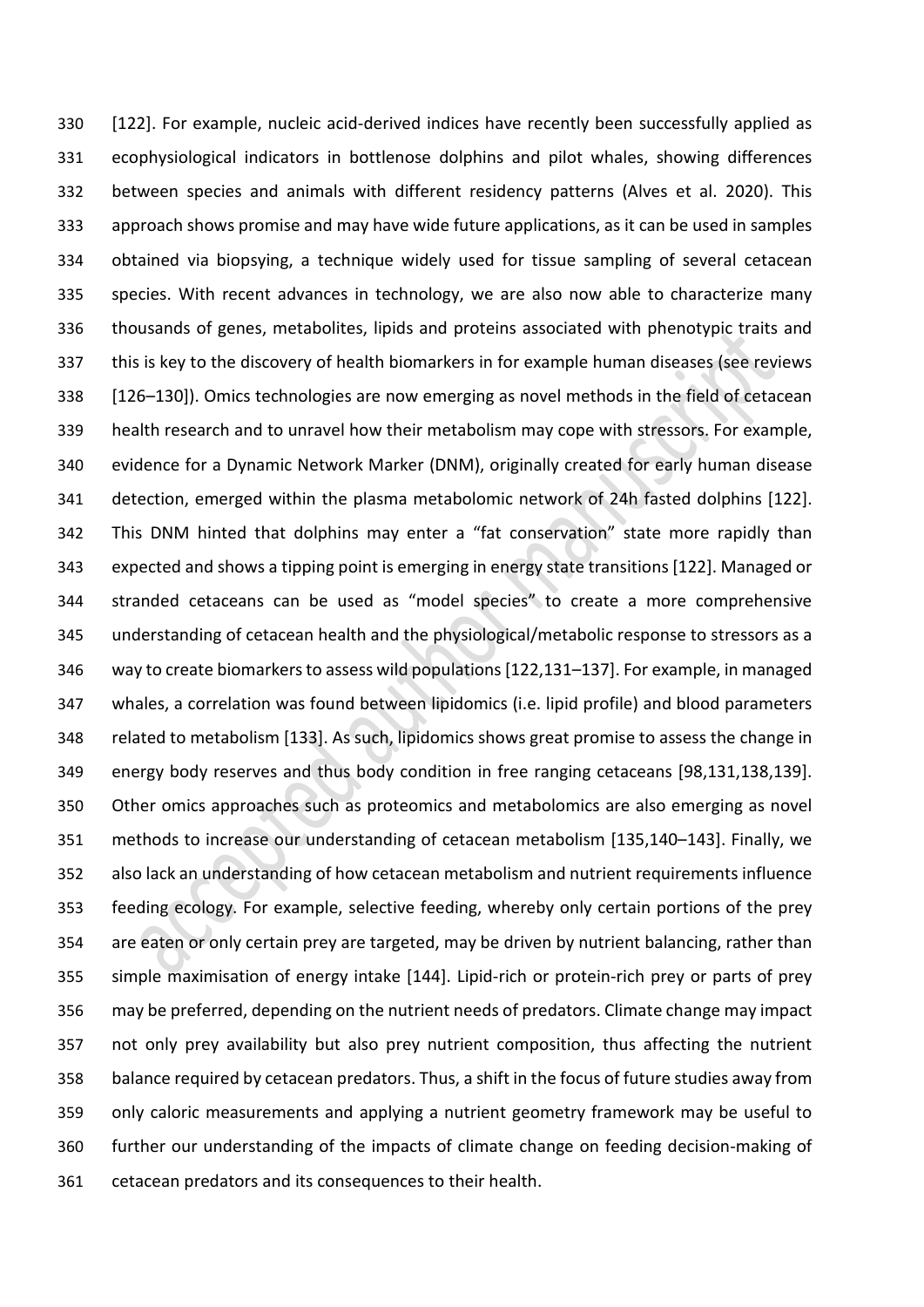**Conclusion**

 The impacts of climate change on cetaceans are species or population-specific, with some being able to expand their habitat while others are forced to constrain their habitat range. Those with a limited habitat range may suffer from declining population sizes mainly caused by a range shift in prey availability across the food chain. Impacts may also differ depending on habitat type, however knowledge on the effects of climate change in populations inhabiting oceanic or remote areas is still lacking. However, conclusive to most cetaceans is that with rising ocean temperature, food availability is declining and thus so is body condition. This will lead to a change in metabolism with a negative energy status and thus lead to a decline in reproductive rates. This is attributed to the trade-off between survival and reproduction as cetaceans cannot invest in reproduction when energy reserves are already low. Finally, changes in precipitation and sea ice loss caused by a warming and changing climate can resuspend or introduce contaminants in the water column, potentially causing adverse effects on cetacean metabolism (e.g., endocrine disruption). The worsened body condition resulting from low food availability and the pollutants bioaccumulated in the thick blubber layer can impact cetacean health.

 There is a need to measure and assess the cumulative impact of multiple stressors, given that climate change, habitat alteration, low prey availability and contaminants do not act in isolation. Human-caused perturbations to cetacean foraging abilities are becoming a pervasive and prevalent threat to many cetacean species on top of climate change associated stressors. Multiple stressors can lead to a decline in population growth by reducing the amount of energy that is available to invest in reproduction, which may lead to extinction events. Approaches such as modelling and/or trait-based methods for assessment of climate change vulnerability can be helpful in identifying local or regional management units that are at particular risk. As such, monitoring schemes and policy makers should take into account the predicted trajectory of habitat usage and those species that have a limited range when managing Marine Protected Areas and their exposure to anthropogenic stressors. We need to begin to address the knowledge gaps regarding the interactions between multiple stressors and unravel the complex physiological mechanisms regulating cetacean metabolism, reproduction, and body condition to better understand the consequences of future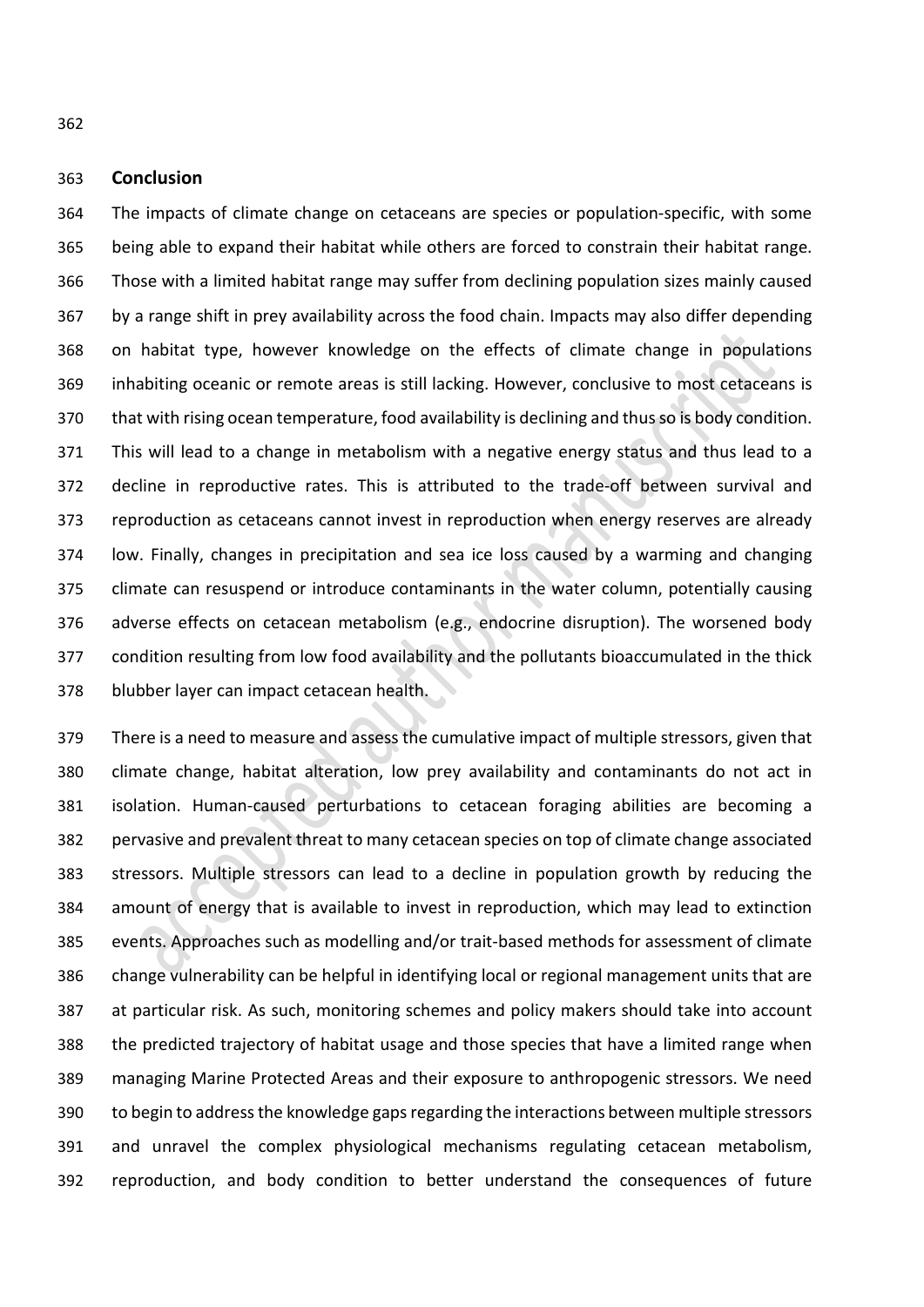environmental changes. With approximately 25% of cetacean species classified as threatened (IUCN December 2020), it is critical to understand the physiological effects of climate change on these apex predators to protect vulnerable cetacean species. The field of omics is showing great potential for biological markers to assess health in free ranging cetaceans.

 Lastly, the majority of the papers focus on the impact of climate change on prey availability and cascading through the food-web, but little work has been done to discuss the direct consequences of oceanic acidification for cetaceans. It is important to point out that with an 400 increase in atmospheric  $CO<sub>2</sub>$  levels, the ocean plays an increasing role in the carbon cycle with 401 a higher biological uptake of  $CO<sub>2</sub>$  per unit area [145]. This can have indirect effects on cetaceans via their food chain by altering the quality of food available for cetaceans. However, 403 very little is known what the direct impacts of increased  $CO<sub>2</sub>$  levels may be on cetacean's metabolism. There is indication from experimental work on other species that ocean acidification directly impacts metabolism. For example, molluscs show a substantial change to their energy metabolism with a shift in metabolic pathways when exposed to parameters 407 mimicking ocean acidification [146]. In large pelagic fish, elevated  $CO<sub>2</sub>$  increased resting oxygen uptake rates compared to fish with normal conditions [147]. Other work on notothenioid fish suggests that some species may require a physiological trade-off to 410 compensate for the energetic costs of acclimations to both temperature increase and  $CO<sub>2</sub>$  changes [147]. If the rise in ocean acidity requires cetaceans to increase their resting oxygen uptake levels with potentially extra energetic costs, this could lead to cetaceans having to rely more on their stored energy reserves. The change in acidification could lead to a reduced body condition, reduced reproductive success and an increased susceptibility to diseases. As mentioned earlier, climate change associated impacts such as change in temperature, increased ocean acidification and a decline in prey availability are cumulative. We need to 417 move to a greater understanding how multiple stressors impact the metabolism of cetaceans and ultimately their population trajectory.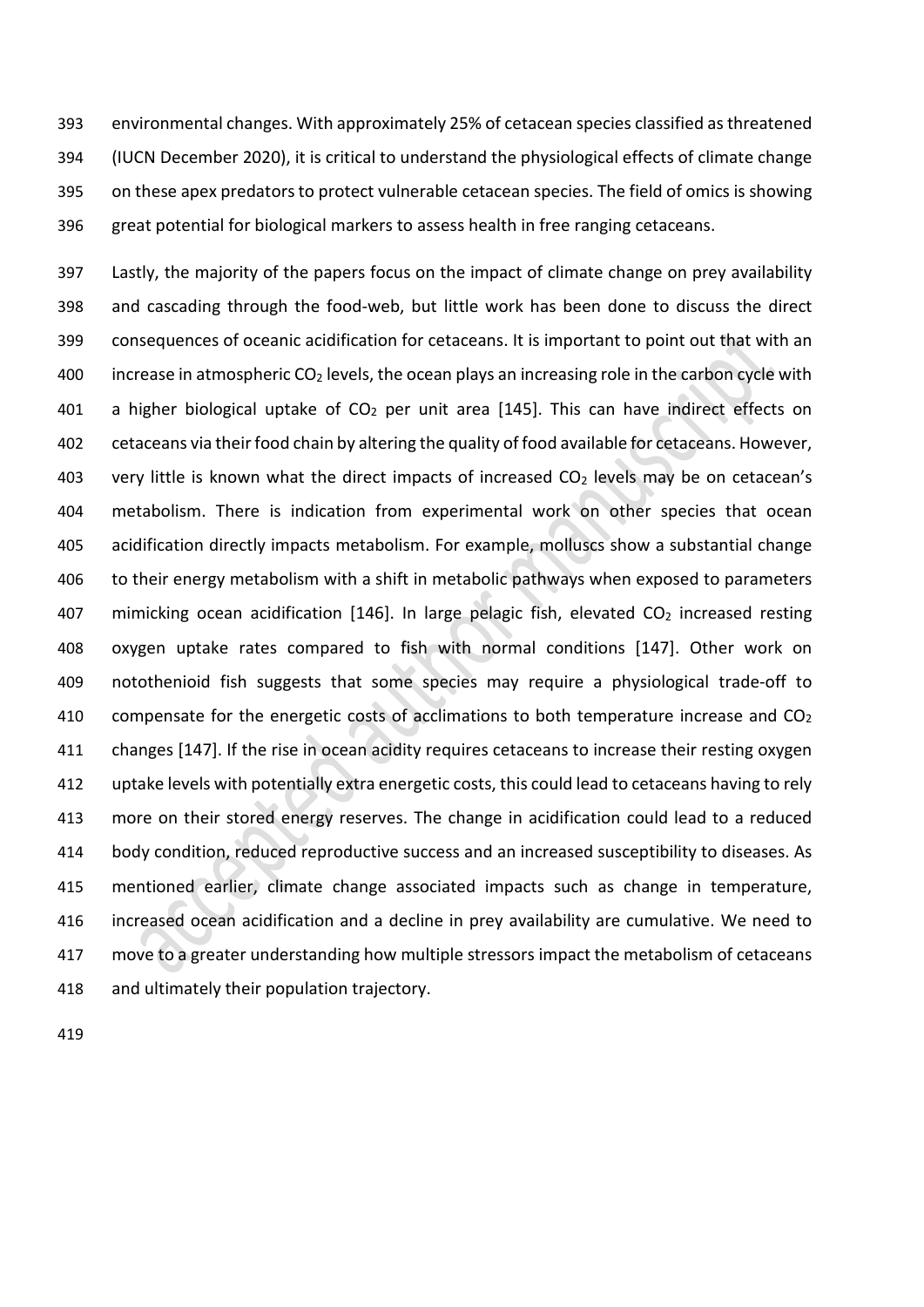# **Author contributions**

 DD contributed to the design and concept of the manuscript. DD and AK wrote the manuscript. FS provided intellectual input. All authors contributed to manuscript revision, read, and approved the submitted version.

# **Acknowledgments**

- We would like to thank Dr Jo Kershaw for paper recommendations and insightful comments.
- We would also like to thank two anonymous reviewers for very helpful feedback on the
- manuscript that helped improve it.

# **Conflict of Interest**

- The authors declare that the research was conducted in the absence of any commercial or
- financial relationships that could be construed as a potential conflict of interest.

## **References**

- 1. MacGarvin M, Simmonds MP. 1996 Whales and climate change. *The conservation of whales and dolphins: Science and practice. John Wiley & Sons, West Sussex* , 321–332.
- 2. Pörtner HO *et al.* 2019 IPCC, Summary for Policymakers. In *IPCC Special Report on the Ocean and Cryosphere in a Changing Climate*,
- 3. Newman M *et al.* 2016 The Pacific Decadal Oscillation, Revisited. *Journal of Climate* **29**, 4399– 4427. (doi:10.1175/JCLI-D-15-0508.1)
- 4. Bond NA, Cronin MF, Freeland H, Mantua N. 2015 Causes and impacts of the 2014 warm anomaly in the NE Pacific. *Geophysical Research Letters* **42**, 3414–3420. (doi:10.1002/2015GL063306)
- 5. Cavole LM *et al.* 2016 Biological Impacts of the 2013–2015 Warm-Water Anomaly in the Northeast Pacific: Winners, Losers, and the Future. *Oceanography* **29**, 273–285.
- 6. Mann ME, Rahmstorf S, Kornhuber K, Steinman BA, Miller SK, Coumou D. 2017 Influence of Anthropogenic Climate Change on Planetary Wave Resonance and Extreme Weather Events. *Sci Rep* **7**, 45242. (doi:10.1038/srep45242)
- 7. Nowicki R, Heithaus M, Thomson J, Burkholder D, Gastrich K, Wirsing A. 2019 Indirect legacy effects of an extreme climatic event on a marine megafaunal community. *Ecological Monographs* **89**, e01365. (doi:https://doi.org/10.1002/ecm.1365)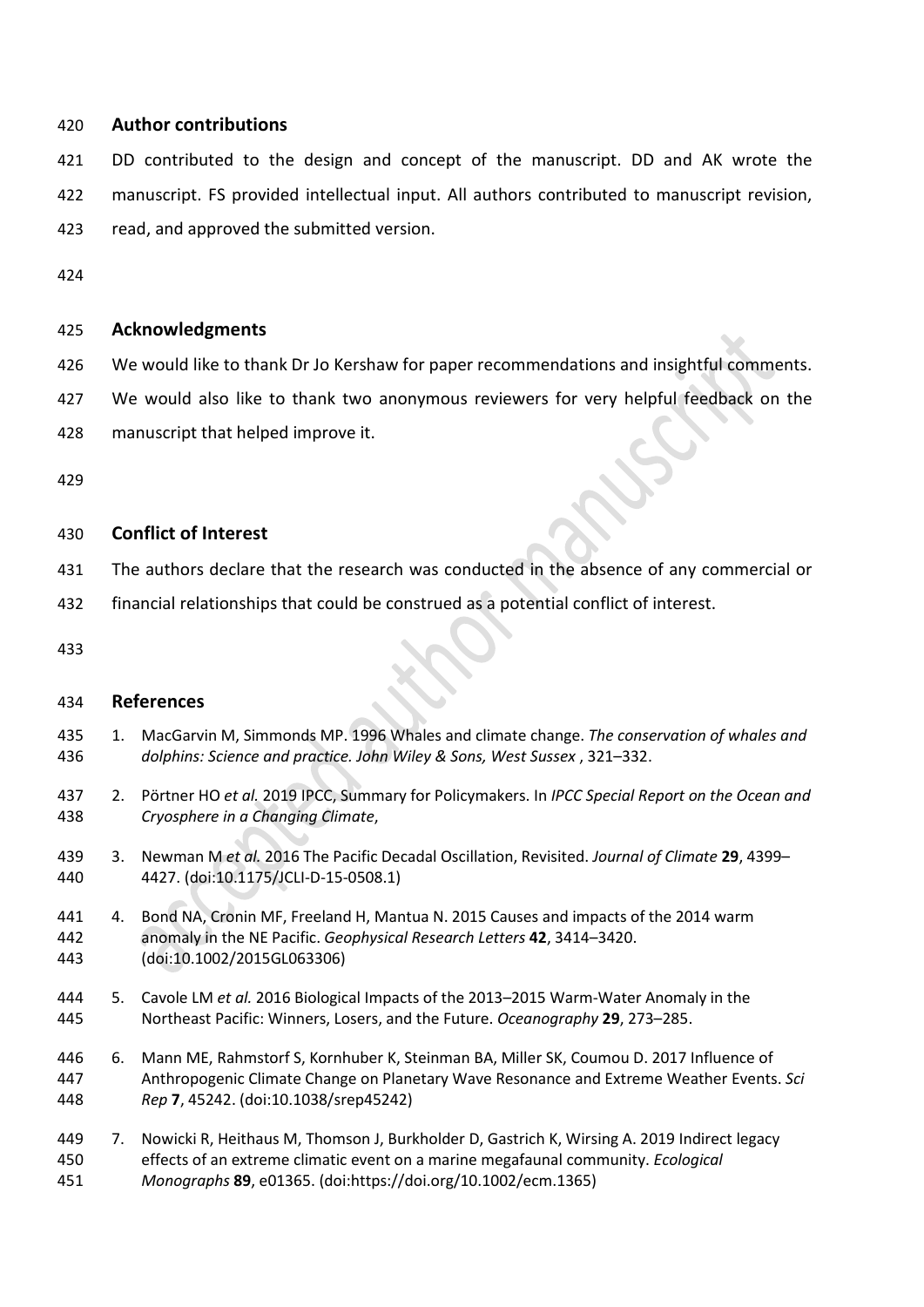- 8. Pereira HM *et al.* 2010 Scenarios for Global Biodiversity in the 21st Century. *Science* **330**, 1496– 1501. (doi:10.1126/science.1196624)
- 9. Heath MR. 2005 Changes in the structure and function of the North Sea fish foodweb, 1973– 2000, and the impacts of fishing and climate. *ICES Journal of Marine Science* **62**, 847–868. (doi:10.1016/j.icesjms.2005.01.023)
- 10. Anderson D. 2014 HABs in a changing world: a perspective on harmful algal blooms, their impacts, and research and management in a dynamic era of climactic and environmental change. *Harmful Algae 2012 (2012)* **2012**, 3–17.
- 11. Gobler CJ, Doherty OM, Hattenrath-Lehmann TK, Griffith AW, Kang Y, Litaker RW. 2017 Ocean warming since 1982 has expanded the niche of toxic algal blooms in the North Atlantic and North Pacific oceans. *PNAS* **114**, 4975–4980. (doi:10.1073/pnas.1619575114)
- 12. Glibert PM, Allen JI, Artioli Y, Beusen A, Bouwman L, Harle J, Holmes R, Holt J. 2014 Vulnerability of coastal ecosystems to changes in harmful algal bloom distribution in response to climate change: projections based on model analysis. *Global Change Biology* **20**, 3845–3858. (doi:10.1111/gcb.12662)
- 13. Hégaret H, Wikfors GH, Shumway SE. 2009 2 Biotoxin contamination and shellfish safety. In *Shellfish Safety and Quality* (eds SE Shumway, GE Rodrick), pp. 43–80. Woodhead Publishing. (doi:10.1533/9781845695576.1.43)
- 14. Smit T, Lemley DA, Adams JB, Strydom NA. 2021 Preliminary insights on the fine-scale responses in larval Gilchristella aestuaria (Family Clupeidae) and dominant zooplankton to estuarine harmful algal blooms. *Estuarine, Coastal and Shelf Science* **249**, 107072. (doi:10.1016/j.ecss.2020.107072)
- 15. Burek KA, Gulland FMD, O'Hara TM. 2008 Effects of Climate Change on Arctic Marine Mammal Health. *Ecological Applications* **18**, S126–S134. (doi:10.1890/06-0553.1)
- 16. Broadwater MH, Dolah FMV, Fire SE. 2018 Vulnerabilities of Marine Mammals to Harmful Algal Blooms. In *Harmful Algal Blooms*, pp. 191–222. John Wiley & Sons, Ltd. (doi:10.1002/9781118994672.ch5)
- 17. Serpetti N, Baudron AR, Burrows MT, Payne BL, Helaouët P, Fernandes PG, Heymans JJ. 2017 Impact of ocean warming on sustainable fisheries management informs the Ecosystem Approach to Fisheries. *Scientific Reports* **7**, 13438. (doi:10.1038/s41598-017-13220-7)
- 18. Albouy C, Delattre V, Donati G, Frölicher TL, Albouy-Boyer S, Rufino M, Pellissier L, Mouillot D, Leprieur F. 2020 Global vulnerability of marine mammals to global warming. *Scientific Reports* **10**, 548. (doi:10.1038/s41598-019-57280-3)
- 19. Derville S *et al.* 2019 Whales in warming water: Assessing breeding habitat diversity and adaptability in Oceania's changing climate. *Global Change Biology* **25**, 1466–1481. (doi:10.1111/gcb.14563)
- 20. Alter SE *et al.* 2015 Climate impacts on transocean dispersal and habitat in gray whales from the Pleistocene to 2100. *Molecular Ecology* **24**, 1510–1522. (doi:10.1111/mec.13121)
- 21. Skovrind M *et al.* 2019 Circumpolar phylogeography and demographic history of beluga whales reflect past climatic fluctuations. *Molecular Ecology* (doi:10.1111/mec.15915)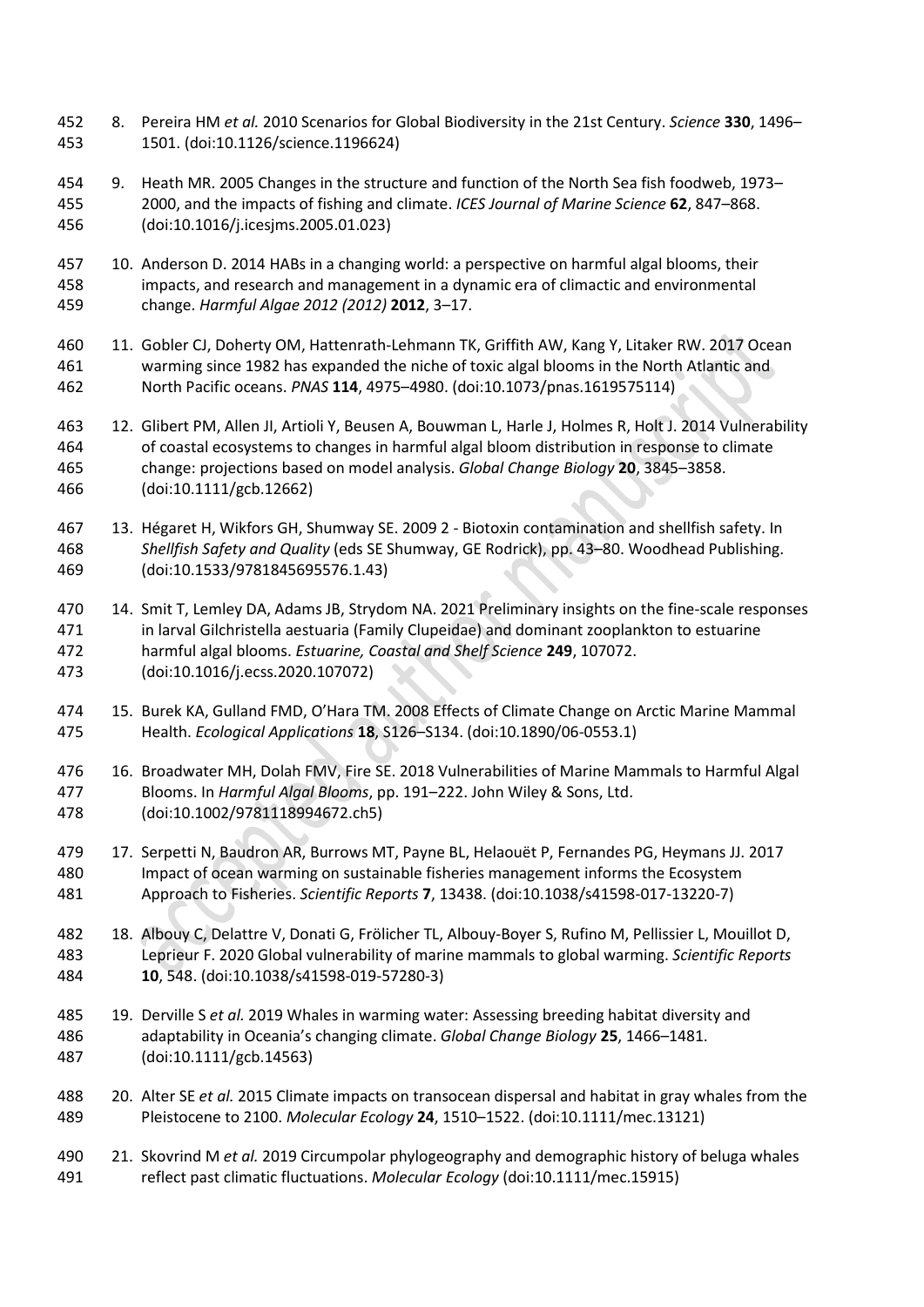- 22. Foote AD *et al.* 2013 Ancient DNA reveals that bowhead whale lineages survived Late Pleistocene climate change and habitat shifts. *Nature Communications* **4**, 1677. (doi:10.1038/ncomms2714)
- 23. Simmonds MP, Isaac SJ. 2007 The impacts of climate change on marine mammals: early signs of significant problems. *Oryx* **41**, 19–26. (doi:10.1017/S0030605307001524)
- 24. Learmonth JA, Mcleod CD, Santos MB, Pierce GJ, Crick HQP, Robinson RA. 2006 Potential effects of climate change on marine mammals. In *Oceanography and Marine Biology: An Annual Review,* pp. 431–464. CRC Press.
- 25. MacLeod CD. 2009 Global climate change, range changes and potential implications for the conservation of marine cetaceans: a review and synthesis. *Endangered Species Research* **7**, 125– 136. (doi:10.3354/esr00197)
- 26. Kaschner K, Tittensor DP, Ready J, Gerrodette T, Worm B. 2011 Current and Future Patterns of Global Marine Mammal Biodiversity. *PLOS ONE* **6**. (doi:10.1371/journal.pone.0019653)
- 27. Silber GK *et al.* 2017 Projecting Marine Mammal Distribution in a Changing Climate. *Frontiers in Marine Science* **4**, 413. (doi:10.3389/fmars.2017.00413)
- 28. Laidre KL, Stirling I, Lowry L, Wiig O, Heide-Jørgensen MP, Ferguson SH. 2008 QUANTIFYING THE SENSITIVITY OF ARCTIC MARINE MAMMALS TO CLIMATE-INDUCED HABITAT CHANGE. *Ecological Applications* **18**. (doi:10.1890/06-0546.1)
- 29. Laidre KL *et al.* 2015 Arctic marine mammal population status, sea ice habitat loss, and conservation recommendations for the 21st century. *Conservation Biology* **29**, 724–737. (doi:10.1111/cobi.12474)
- 30. Kovacs KM, Lydersen C, Overland JE, Moore SE. 2011 Impacts of changing sea-ice conditions on Arctic marine mammals. *Mar Biodiv* **41**, 181–194. (doi:10.1007/s12526-010-0061-0)
- 31. Schumann N, Gales NJ, Harcourt RG, Arnould JPY, Schumann N, Gales NJ, Harcourt RG, Arnould JPY. 2013 Impacts of climate change on Australian marine mammals. *Aust. J. Zool.* **61**, 146–159. (doi:10.1071/ZO12131)
- 32. Bestley S *et al.* 2020 Marine Ecosystem Assessment for the Southern Ocean: Birds and Marine Mammals in a Changing Climate. *Frontiers in Ecology and Evolution* **8**, 338. (doi:10.3389/fevo.2020.566936)
- 33. van Weelden C, Towers JR, Bosker T. 2021 Impacts of climate change on cetacean distribution, habitat and migration. *Climate Change Ecology* **1**, 100009. (doi:10.1016/j.ecochg.2021.100009)
- 34. MacLeod CD, Bannon SM, Pierce GJ, Schweder C, Learmonth JA, Herman JS, Reid RJ. 2005 Climate change and the cetacean community of north-west Scotland. *Biological Conservation* **124**, 477–483. (doi:10.1016/j.biocon.2005.02.004)
- 35. Waggitt JJ *et al.* 2020 Distribution maps of cetacean and seabird populations in the North-East Atlantic. *Journal of Applied Ecology* **57**, 253–269. (doi:10.1111/1365-2664.13525)
- 36. Reid RJ, Kitchener A, Ross HM, Herman J. 1993 First records of the Striped Dolphin, Stenella coeruleoalba, in Scottish Waters. *The Glasgow Naturalist* **22**, 243–245.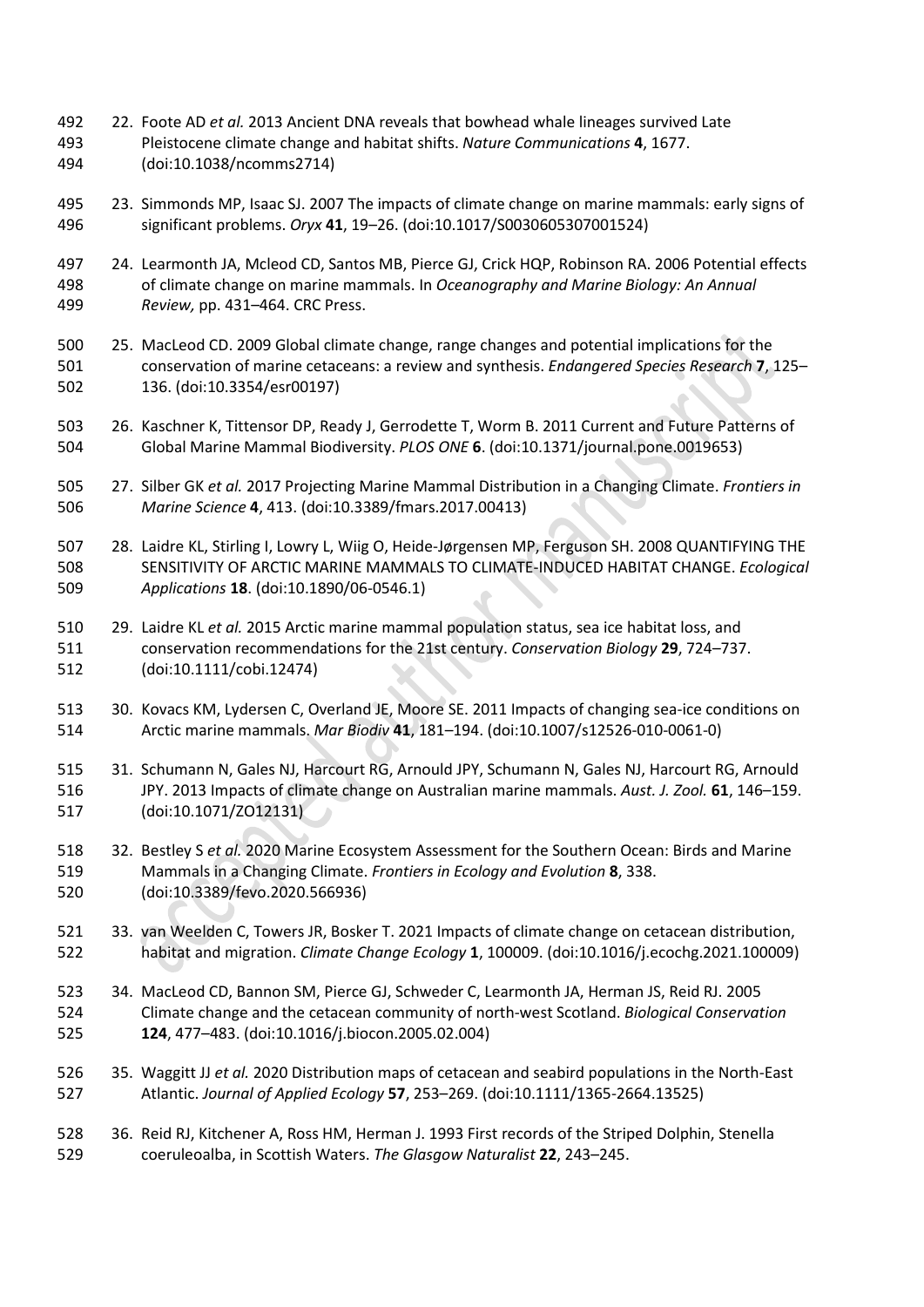- 37. Askin N, Belanger M, Wittnich C. 2017 Humpback Whale Expansion and Climate Change-Evidence of Foraging Into New Habitats. *Journal of Marine Animals and Their Ecology* **9**, 13–17.
- 38. Víkingsson GA, Pike DG, Desportes G, Øien N, Gunnlaugsson T, Bloch D. 2009 Distribution and abundance of fin whales (*Balaenoptera physalus*) in the Northeast and Central Atlantic as inferred from the North Atlantic Sightings Surveys 1987-2001. *NAMMCO Scientific Publications* **7**, 49–72. (doi:10.7557/3.2705)
- 39. Víkingsson GA *et al.* 2015 Distribution, abundance, and feeding ecology of baleen whales in Icelandic waters: have recent environmental changes had an effect? *Front. Ecol. Evol.* **3**. (doi:10.3389/fevo.2015.00006)
- 40. Chambault P, Albertsen CM, Patterson TA, Hansen RG, Tervo O, Laidre KL, Heide-Jørgensen MP. 2018 Sea surface temperature predicts the movements of an Arctic cetacean: the bowhead whale. *Scientific Reports* **8**, 9658. (doi:10.1038/s41598-018-27966-1)
- 41. Atkinson A, Siegel V, Pakhomov E, Rothery P. 2004 Long-term decline in krill stock and increase in salps within the Southern Ocean. *Nature* **432**, 100–103. (doi:10.1038/nature02996)
- 42. George JC, Druckenmiller ML, Laidre KL, Suydam R, Person B. 2015 Bowhead whale body condition and links to summer sea ice and upwelling in the Beaufort Sea. *Progress in Oceanography* **136**, 250–262. (doi:10.1016/j.pocean.2015.05.001)
- 43. Druckenmiller ML, Citta JJ, Ferguson MC, Clarke JT, George JC, Quakenbush L. 2018 Trends in sea-ice cover within bowhead whale habitats in the Pacific Arctic. *Deep Sea Research Part II: Topical Studies in Oceanography* **152**, 95–107. (doi:10.1016/j.dsr2.2017.10.017)
- 44. Kerosky SM, Širović A, Roche LK, Baumann-Pickering S, Wiggins SM, Hildebrand JA. 2012 Bryde's whale seasonal range expansion and increasing presence in the Southern California Bight from 2000 to 2010. *Deep Sea Research Part I: Oceanographic Research Papers* **65**, 125–132. (doi:10.1016/j.dsr.2012.03.013)
- 45. Pis-Millán JA, Roselló E, Morales-Muñiz A, Nores C. 2019 First record of Clymene dolphin (Stenella clymene Gray, 1846) in European waters. *Galemys* **31**, 83–88. (doi:10.7325/Galemys.2019.N3)
- 46. Hernández-Orts JS, Hernández-Mena DI, Pantoja C, Kuchta R, García NA, Crespo EA, Loizaga R. 2021 A Visitor of Tropical Waters: First Record of a Clymene Dolphin (Stenella clymene) Off the Patagonian Coast of Argentina, With Comments on Diet and Metazoan Parasites. *Front. Mar. Sci.* **8**. (doi:10.3389/fmars.2021.658975)
- 47. Mayorga LFSP *et al.* 2020 Strandings of cetaceans on the Espírito Santo coast, southeast Brazil, 1975–2015. *ZooKeys* **948**, 129–152. (doi:10.3897/zookeys.948.50468)
- 48. Evans, Peter. 2019 *European Whales, Dolphins, and Porpoises - Marine Mammal Conservation in Practice*. 1st edn. Academic Press. See https://www.elsevier.com/books/european-whales-dolphins-and-porpoises/evans/978-0-12-819053-1.
- 49. Thorne LH, Nye JA. 2021 Trait-mediated shifts and climate velocity decouple an endothermic marine predator and its ectothermic prey. *Sci Rep* **11**, 18507. (doi:10.1038/s41598-021-97318-z)
- 50. Dyke AS, Hooper J, Savelle JM. 1996 A History of Sea Ice in the Canadian Arctic Archipelago Based on Postglacial Remains of the Bowhead Whale (Balaena mysticetus). *Arctic* **49**, 235–255.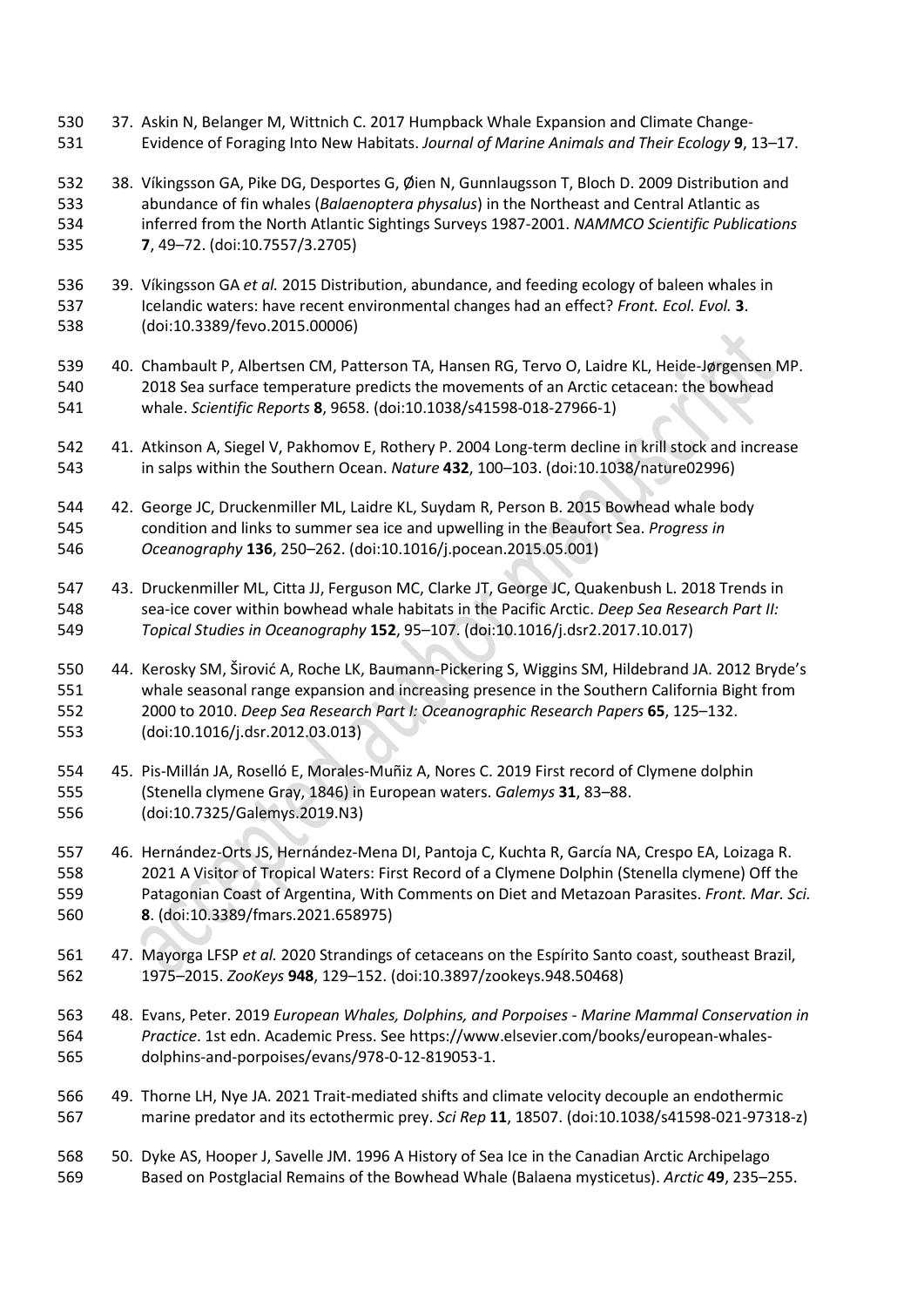- 51. Ferguson SH, Higdon JW, Chmelnitsky EG. 2010 The Rise of Killer Whales as a Major Arctic Predator. In *A Little Less Arctic: Top Predators in the World's Largest Northern Inland Sea, Hudson Bay* (eds SH Ferguson, LL Loseto, ML Mallory), pp. 117–136. Dordrecht: Springer Netherlands. (doi:10.1007/978-90-481-9121-5\_6)
- 52. Higdon JW, Hauser DDW, Ferguson SH. 2012 Killer whales (Orcinus orca) in the Canadian Arctic: Distribution, prey items, group sizes, and seasonality. *Marine Mammal Science* **28**, E93–E109. (doi:https://doi.org/10.1111/j.1748-7692.2011.00489.x)
- 53. Breed GA, Matthews CJD, Marcoux M, Higdon JW, LeBlanc B, Petersen SD, Orr J, Reinhart NR, Ferguson SH. 2017 Sustained disruption of narwhal habitat use and behavior in the presence of Arctic killer whales. *PNAS* **114**, 2628–2633. (doi:10.1073/pnas.1611707114)
- 54. Matthews CJD, Breed GA, LeBlanc B, Ferguson SH. 2020 Killer whale presence drives bowhead whale selection for sea ice in Arctic seascapes of fear. *PNAS* **117**, 6590–6598. (doi:10.1073/pnas.1911761117)
- 55. Westdal KH, Davies J, McPherson A, Orr J, Ferguson SH. 2016 Behavioural Changes in Belugas (*Delphinapterus leucas*) During a Killer Whale (*Orcinus orca*) Attack in Southwest Hudson Bay. *The Canadian Field-Naturalist* **130**, 315–319. (doi:10.22621/cfn.v130i4.1925)
- 56. Ainley D *et al.* 2010 Impacts of cetaceans on the structure of Southern Ocean food webs. *Marine Mammal Science* **26**, 482–498. (doi:10.1111/j.1748-7692.2009.00337.x)
- 57. Lusseau D, Williams R, Wilson B, Grellier K, Barton TR, Hammond PS, Thompson PM. 2004 Parallel influence of climate on the behaviour of Pacific killer whales and Atlantic bottlenose dolphins. *Ecology Letters* **7**, 1068–1076. (doi:https://doi.org/10.1111/j.1461-0248.2004.00669.x)
- 58. Wild S, Krützen M, Rankin RW, Hoppitt WJE, Gerber L, Allen SJ. 2019 Long-term decline in survival and reproduction of dolphins following a marine heatwave. *Current Biology* **29**, R239– R240. (doi:10.1016/j.cub.2019.02.047)
- 59. Miller CA, Reeb D, Best PB, Knowlton AR, Brown MW, Moore MJ. 2011 Blubber thickness in right whales Eubalaena glacialis and Eubalaena australis related with reproduction, life history status and prey abundance. *Marine Ecology Progress Series* **438**, 267–283.
- 60. Christiansen F, Víkingsson GA, Rasmussen MH, Lusseau D. 2014 Female body condition affects foetal growth in a capital breeding mysticete. *Functional Ecology* **28**, 579–588. (doi:10.1111/1365-2435.12200)
- 61. Christiansen F, Víkingsson GA, Rasmussen MH, Lusseau D. 2013 Minke whales maximise energy storage on their feeding grounds. *Journal of Experimental Biology* **216**, 427–436. (doi:10.1242/jeb.074518)
- 62. Irvine LG, Thums M, Hanson CE, McMahon CR, Hindell MA. 2017 Quantifying the energy stores of capital breeding humpback whales and income breeding sperm whales using historical whaling records. *R Soc Open Sci* **4**, 160290. (doi:10.1098/rsos.160290)
- 63. Derous D, Ten Doeschate M, Brownlow AC, Davison NJ, Lusseau D. 2020 Towards new ecologically relevant markers of health for cetaceans. *Front. Mar. Sci.* **7**. (doi:10.3389/fmars.2020.00367)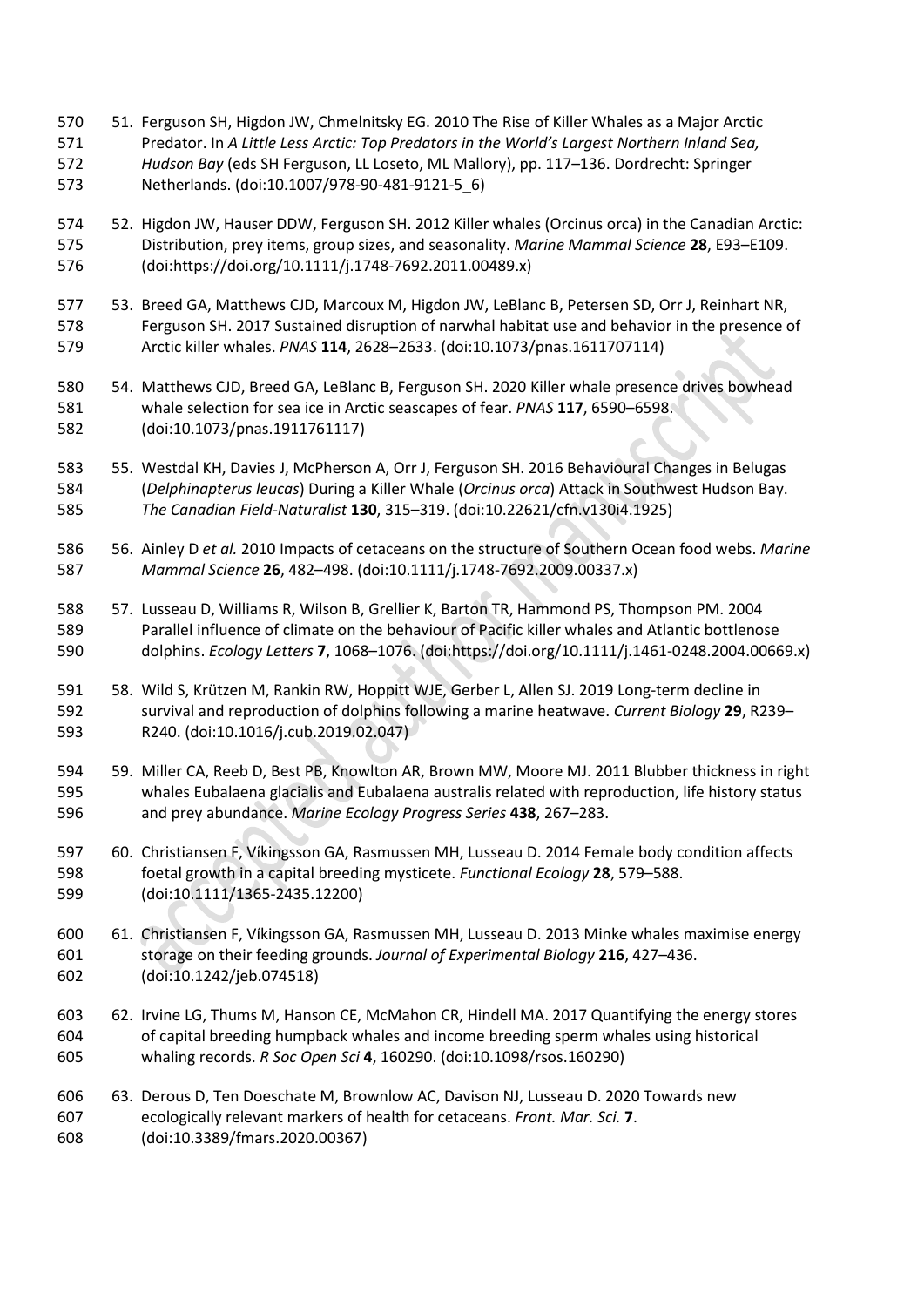- 64. Knowlton AR, Kraus SD, Kenney RD. 1994 Reproduction in North Atlantic right whales (Eubalaena glacialis). *Can. J. Zool.* **72**, 1297–1305. (doi:10.1139/z94-173)
- 65. Boyd IL, Lockyer CH, Marsh HD. 1999 Reproduction in marine mammals. In *Biology of Marine Mammals*, pp. 218–286. Washington, D.C.: Smithsonian Institution Press.
- 66. Cartwright R, Venema A, Hernandez V, Wyels C, Cesere J, Cesere D. In press. Fluctuating reproductive rates in Hawaii's humpback whales, Megaptera novaeangliae, reflect recent climate anomalies in the North Pacific. *Royal Society Open Science* **6**, 181463. (doi:10.1098/rsos.181463)
- 67. Schleimer A, Ramp C, Delarue J, Carpentier A, Bérubé M, Palsbøll PJ, Sears R, Hammond PS. 2019 Decline in abundance and apparent survival rates of fin whales (Balaenoptera physalus) in the northern Gulf of St. Lawrence. *Ecology and Evolution* **9**, 4231–4244. (doi:https://doi.org/10.1002/ece3.5055)
- 68. Kershaw JL, Ramp CA, Sears R, Plourde S, Brosset P, Miller PJO, Hall AJ. 2021 Declining reproductive success in the Gulf of St. Lawrence's humpback whales (Megaptera novaeangliae) reflects ecosystem shifts on their feeding grounds. *Global Change Biology* **27**, 1027–1041. (doi:https://doi.org/10.1111/gcb.15466)
- 69. Ramp C, Delarue J, Palsbøll PJ, Sears R, Hammond PS. 2015 Adapting to a Warmer Ocean— Seasonal Shift of Baleen Whale Movements over Three Decades. *PLOS ONE* **10**, e0121374. (doi:10.1371/journal.pone.0121374)
- 70. Søreide JE, Leu E, Berge J, Graeve M, Falk-Petersen S. 2010 Timing of blooms, algal food quality and Calanus glacialis reproduction and growth in a changing Arctic. *Global Change Biology* **16**, 3154–3163. (doi:10.1111/j.1365-2486.2010.02175.x)
- 71. Wassmann P *et al.* 2006 Food webs and carbon flux in the Barents Sea. *Progress in Oceanography* **71**, 232–287. (doi:10.1016/j.pocean.2006.10.003)
- 72. Bogstad B, Gjøsæter H, Haug T, Lindstrøm U. 2015 A review of the battle for food in the Barents Sea: cod vs. marine mammals. *Front. Ecol. Evol.* **3**. (doi:10.3389/fevo.2015.00029)
- 73. Seyboth E, Groch KR, Dalla Rosa L, Reid K, Flores PAC, Secchi ER. 2016 Southern Right Whale ( Eubalaena australis ) Reproductive Success is Influenced by Krill ( Euphausia superba ) Density and Climate. *Sci Rep* **6**, 28205. (doi:10.1038/srep28205)
- 74. Ford JKB, Ellis GM, Olesiuk PF, Balcomb KC. 2010 Linking killer whale survival and prey abundance: food limitation in the oceans' apex predator? *Biology Letters* **6**, 139–142. (doi:10.1098/rsbl.2009.0468)
- 75. Wasser SK, Lundin JI, Ayres K, Seely E, Giles D, Balcomb K, Hempelmann J, Parsons K, Booth R. 2017 Population growth is limited by nutritional impacts on pregnancy success in endangered Southern Resident killer whales (Orcinus orca). *PLOS ONE* **12**, e0179824. (doi:10.1371/journal.pone.0179824)
- 76. Hoelzel AR, Hey J, Dahlheim ME, Nicholson C, Burkanov V, Black N. 2007 Evolution of Population Structure in a Highly Social Top Predator, the Killer Whale. *Molecular Biology and Evolution* **24**, 1407–1415. (doi:10.1093/molbev/msm063)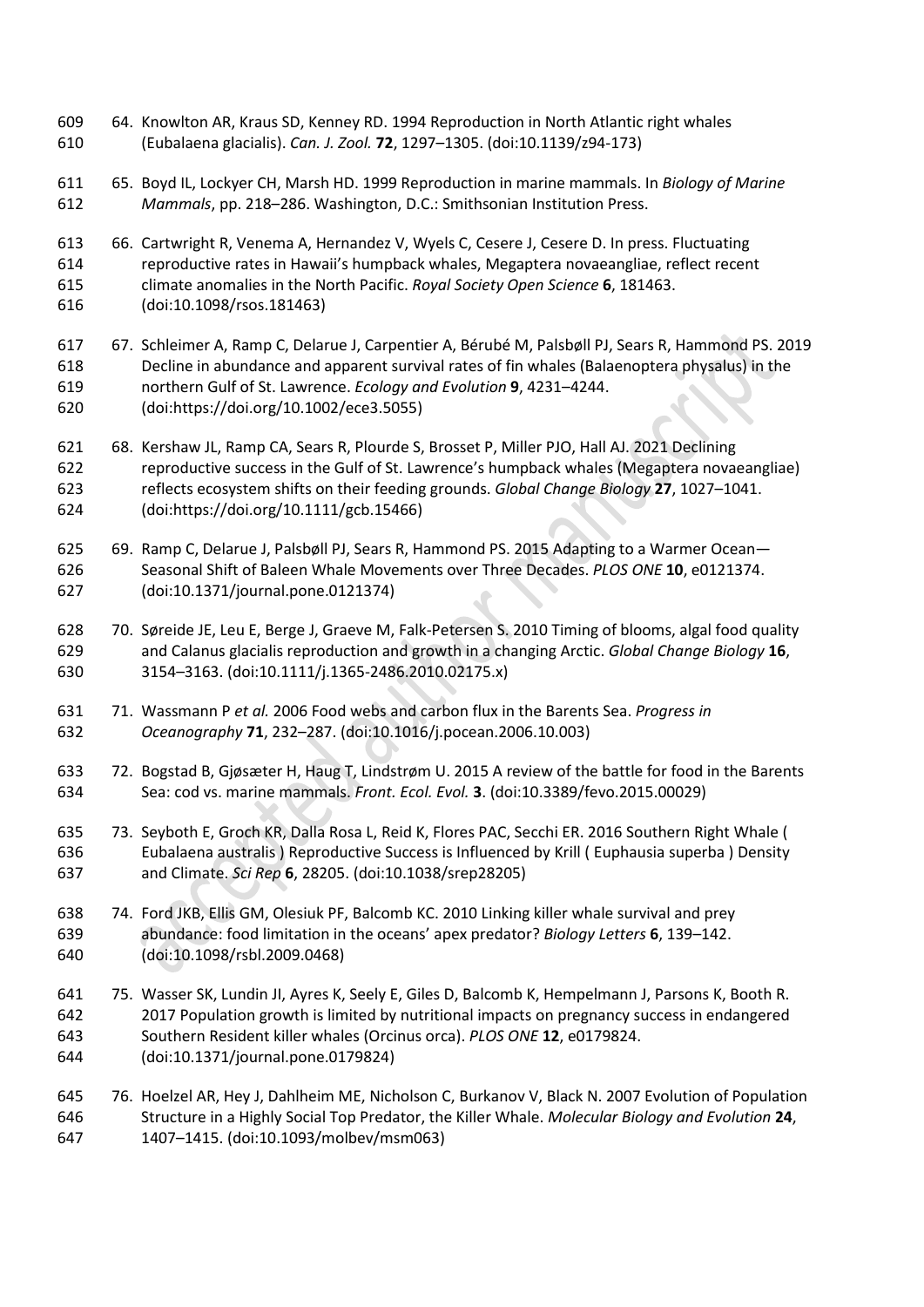- 77. Xue Y *et al.* 2015 Mountain gorilla genomes reveal the impact of long-term population decline and inbreeding. *Science* **348**, 242–245. (doi:10.1126/science.aaa3952)
- 78. Wade PR, Reeves RR, Mesnick SL. 2012 Social and Behavioural Factors in Cetacean Responses to Overexploitation: Are Odontocetes Less "Resilient" Than Mysticetes? *Journal of Marine Biology* **2012**, e567276. (doi:10.1155/2012/567276)
- 79. Hooper R, Excoffier L, Forney KA, Gilbert MTP, Martin MD, Morin PA, Wolf JBW, Foote AD. 2020 Runs of homozygosity in killer whale genomes provide a global record of demographic histories. *bioRxiv* , 2020.04.08.031344. (doi:10.1101/2020.04.08.031344)
- 80. Lacy RC *et al.* 2017 Evaluating anthropogenic threats to endangered killer whales to inform effective recovery plans. *Sci Rep* **7**, 14119. (doi:10.1038/s41598-017-14471-0)
- 81. Choy ES, Rosenberg B, Roth JD, Loseto LL. 2017 Inter-annual variation in environmental factors affect the prey and body condition of beluga whales in the eastern Beaufort Sea. *Marine Ecology Progress Series* **579**, 213–225. (doi:10.3354/meps12256)
- 82. Choy ES *et al.* 2020 Variation in the diet of beluga whales in response to changes in prey availability: insights on changes in the Beaufort Sea ecosystem. *Marine Ecology Progress Series* **647**, 195–210. (doi:10.3354/meps13413)
- 83. Noyes PD, McElwee MK, Miller HD, Clark BW, Van Tiem LA, Walcott KC, Erwin KN, Levin ED. 2009 The toxicology of climate change: Environmental contaminants in a warming world. *Environment International* **35**, 971–986. (doi:10.1016/j.envint.2009.02.006)
- 84. Macdonald RW, Mackay D, Li Y-F, Hickie B. 2003 How Will Global Climate Change Affect Risks from Long-Range Transport of Persistent Organic Pollutants? *Human and Ecological Risk Assessment: An International Journal* **9**, 643–660. (doi:10.1080/713609959)
- 85. Meyer T, Wania F. 2008 Organic contaminant amplification during snowmelt. *Water Research* **42**, 1847–1865. (doi:10.1016/j.watres.2007.12.016)
- 86. Richter I, Xie S-P. 2008 Muted precipitation increase in global warming simulations: A surface evaporation perspective. *Journal of Geophysical Research: Atmospheres* **113**. (doi:https://doi.org/10.1029/2008JD010561)
- 87. Pattnayak KC, Kar SC, Dalal M, Pattnayak RK. 2017 Projections of annual rainfall and surface temperature from CMIP5 models over the BIMSTEC countries. *Global and Planetary Change* **152**, 152–166. (doi:10.1016/j.gloplacha.2017.03.005)
- 88. Almazroui M, Saeed F, Saeed S, Nazrul Islam M, Ismail M, Klutse NAB, Siddiqui MH. 2020 Projected Change in Temperature and Precipitation Over Africa from CMIP6. *Earth Syst Environ* **4**, 455–475. (doi:10.1007/s41748-020-00161-x)
- 89. Dosio A, Fischer EM. 2018 Will Half a Degree Make a Difference? Robust Projections of Indices of Mean and Extreme Climate in Europe Under 1.5°C, 2°C, and 3°C Global Warming. *Geophysical Research Letters* **45**, 935–944. (doi:https://doi.org/10.1002/2017GL076222)
- 90. Meager JJ, Limpus C. 2014 Mortality of Inshore Marine Mammals in Eastern Australia Is Predicted by Freshwater Discharge and Air Temperature. *PLOS ONE* **9**, e94849. (doi:10.1371/journal.pone.0094849)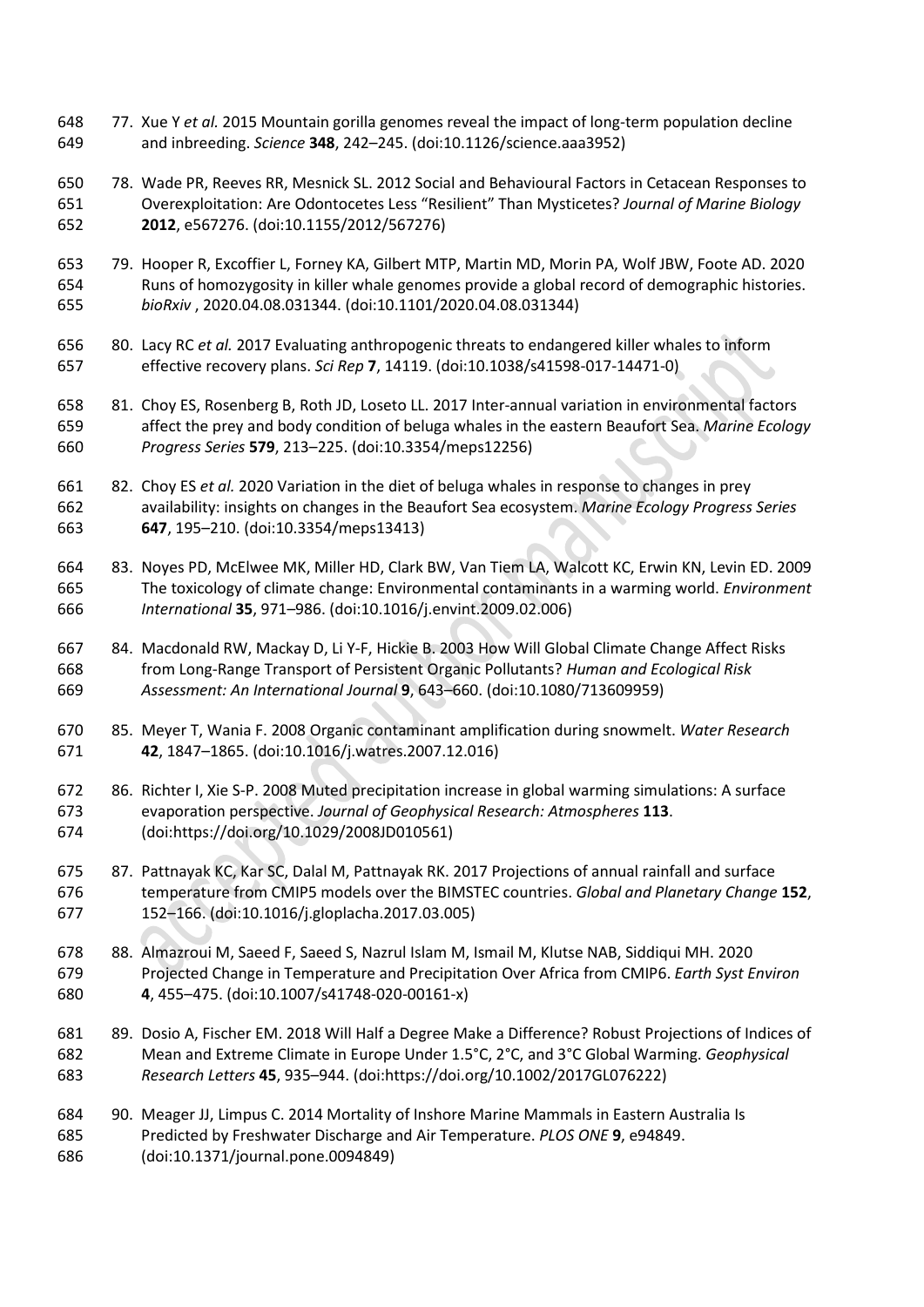- 91. Jepson PD *et al.* 2016 PCB pollution continues to impact populations of orcas and other dolphins in European waters. *Scientific Reports* **6**, 18573. (doi:10.1038/srep18573)
- 92. Desforges J-P *et al.* 2018 Predicting global killer whale population collapse from PCB pollution. *Science* **361**, 1373–1376. (doi:10.1126/science.aat1953)
- 93. Cousins IT, Ng CA, Wang Z, Scheringer M. 2019 Why is high persistence alone a major cause of concern? *Environ. Sci.: Processes Impacts* **21**, 781–792. (doi:10.1039/C8EM00515J)
- 94. Reijnders PJ. 1986 Reproductive failure in common seals feeding on fish from polluted coastal waters. *Nature* **324**, 456–457. (doi:10.1038/324456a0)
- 95. DeLong RL, Gilmartin WG, Simpson JG. 1973 Premature Births in California Sea Lions: Association with High Organochlorine Pollutant Residue Levels. *Science* **181**, 1168–1170. (doi:10.1126/science.181.4105.1168)
- 96. Helle E, Olsson M, Jensen S. 1976 DDT and PCB [polychlorinated biphenyls] levels and reproduction in ringed seal [Pusa hispida Schreb.] from the Bothnian Bay [Baltic Sea]. *undefined*. See /paper/DDT-and-PCB-%5Bpolychlorinated-biphenyls%5D-levels-and-Helle-
- Olsson/c49b366c5a6a8cdb3de107105b3566919fa6bb3c (accessed on 4 January 2021).
- 97. Reif JS. 2011 Animal Sentinels for Environmental and Public Health. *Public Health Rep* **126**, 50– 57. (doi:10.1177/00333549111260S108)
- 98. Bernier-Graveline A, Lesage V, Cabrol J, Lair S, Michaud R, Rosabal M, Verreault J. 2021 Lipid metabolites as indicators of body condition in highly contaminant-exposed belugas from the endangered St. Lawrence Estuary population (Canada). *Environ Res* **192**, 110272. (doi:10.1016/j.envres.2020.110272)
- 99. Desforges J-PW, Sonne C, Levin M, Siebert U, De Guise S, Dietz R. 2016 Immunotoxic effects of environmental pollutants in marine mammals. *Environment International* **86**, 126–139. (doi:10.1016/j.envint.2015.10.007)
- 100. Bolton JL *et al.* 2020 Multi-year assessment (2006–2015) of persistent organic pollutant concentrations in blubber and muscle from Western Arctic bowhead whales (Balaena mysticetus), North Slope, Alaska. *Marine Pollution Bulletin* **151**, 110857. (doi:10.1016/j.marpolbul.2019.110857)
- 101. Bjurlid F, Dam M, Hoydal K, Hagberg J. 2018 Occurrence of polybrominated dibenzo-p- dioxins, dibenzofurans (PBDD/Fs) and polybrominated diphenyl ethers (PBDEs) in pilot whales (Globicephala melas) caught around the Faroe Islands. *Chemosphere* **195**, 11–20. (doi:10.1016/j.chemosphere.2017.12.044)
- 102. Hart K, Kannan K, Isobe T, Takahashi S, Yamada TK, Miyazaki N, Tanabe S. 2008 Time Trends and Transplacental Transfer of Perfluorinated Compounds in Melon-Headed Whales Stranded Along the Japanese Coast in 1982, 2001/2002, and 2006. *Environ. Sci. Technol.* **42**, 7132–7137. (doi:10.1021/es801224v)
- 103. Haraguchi K, Hisamichi Y, Endo T. 2009 Accumulation and mother-to-calf transfer of anthropogenic and natural organohalogens in killer whales (Orcinus orca) stranded on the Pacific coast of Japan. *Science of The Total Environment* **407**, 2853–2859.
- (doi:10.1016/j.scitotenv.2009.01.003)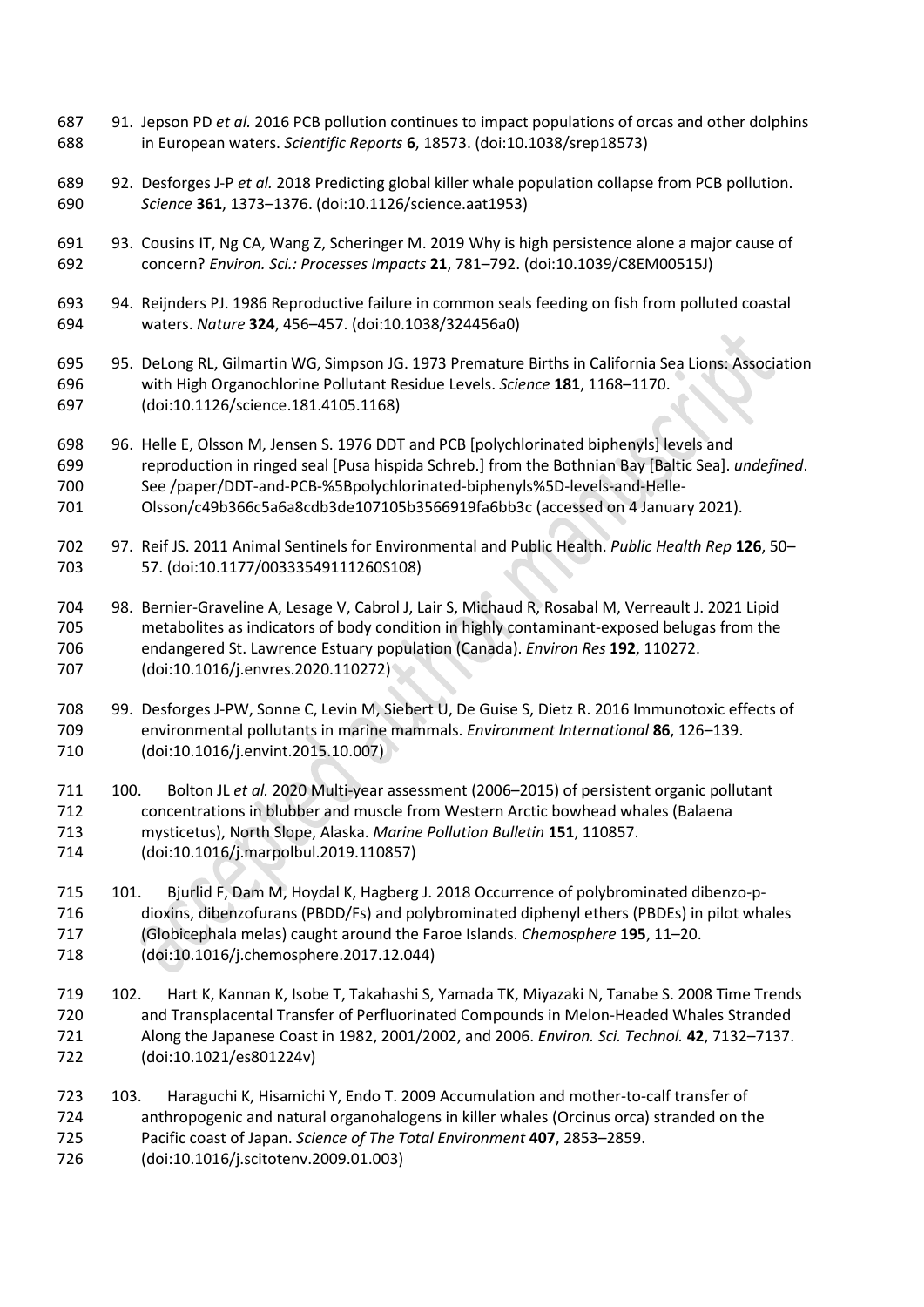- 104. Pedro S, Boba C, Dietz R, Sonne C, Rosing-Asvid A, Hansen M, Provatas A, McKinney MA. 2017 Blubber-depth distribution and bioaccumulation of PCBs and organochlorine pesticides in Arctic-invading killer whales. *Science of The Total Environment* **601–602**, 237–246. (doi:10.1016/j.scitotenv.2017.05.193)
- 105. Andvik C, Jourdain E, Lyche JL, Karoliussen R, Borgå K. In press. High Levels of Legacy and Emerging Contaminants in Killer Whales (Orcinus orca) from Norway, 2015 to 2017. *Environmental Toxicology and Chemistry* **n/a**. (doi:https://doi.org/10.1002/etc.5064)
- 106. Cagnazzi D, Harrison PL, Parra GJ, Reichelt-Brushett A, Marsili L. 2020 Geographic and temporal variation in persistent pollutants in Australian humpback and snubfin dolphins. *Ecological Indicators* **111**, 105990. (doi:10.1016/j.ecolind.2019.105990)
- 107. Bowater RO, Norton J, Johnson S, Hill B, O'donoghue P, Prior H. 2003 Toxoplasmosis in Indo- Pacific humpbacked dolphins (Sousa chinensis), from Queensland. *Australian Veterinary Journal* **81**, 627–632. (doi:https://doi.org/10.1111/j.1751-0813.2003.tb12509.x)
- 108. Bressem M-FV *et al.* 2009 Emerging infectious diseases in cetaceans worldwide and the possible role of environmental stressors. *Diseases of Aquatic Organisms* **86**, 143–157. (doi:10.3354/dao02101)
- 109. Mckinney MA, Pedro S, Dietz R, Sonne C, Fisk AT, Roy D, Jenssen BM, Letcher RJ. 2015 A review of ecological impacts of global climate change on persistent organic pollutant and mercury pathways and exposures in arctic marine ecosystems. *Current Zoology* **61**, 617–628. (doi:10.1093/czoolo/61.4.617)
- 110. Pinzone M *et al.* 2015 POPs in free-ranging pilot whales, sperm whales and fin whales from the Mediterranean Sea: Influence of biological and ecological factors. *Environ. Res.* **142**, 185– 196. (doi:10.1016/j.envres.2015.06.021)
- 111. Barnes BM. 1984 Influence of energy stores on activation of reproductive function in male golden-mantled ground squirrels. *Journal of Comparative Physiology B* **154**, 421–425. (doi:10.1007/BF00684449)
- 112. Markusfeld O, Galon N, Ezra E. 1997 Body condition score, health, yield and fertility in dairy cows. *Veterinary Record* **141**, 67–72. (doi:10.1136/vr.141.3.67)
- 113. Morfeld KA, Meehan CL, Hogan JN, Brown JL. 2016 Assessment of Body Condition in African (Loxodonta africana) and Asian (Elephas maximus) Elephants in North American Zoos and Management Practices Associated with High Body Condition Scores. *PLOS ONE* **11**, e0155146. (doi:10.1371/journal.pone.0155146)
- 114. Víkingsson GA. 1995 Body condition of fin whales during summer off Iceland. In *Developments in Marine Biology*, pp. 361–369. (doi:10.1016/S0163-6995(06)80037-5)
- 115. Read AJ. 1990 Estimation of body condition in harbour porpoises, Phocoena phocoena. *Canadian Journal of Zoology* **68**, 1962–1966. (doi:10.1139/z90-276)
- 116. Caon G, Fialho CB, Danilewicz D. 2007 Body Fat Condition in Franciscanas (Pontoporia blainvillei) in Rio Grande do Sul, Southern Brazil. *Journal of Mammalogy* (doi:10.1644/06- mamm-a-364r.1)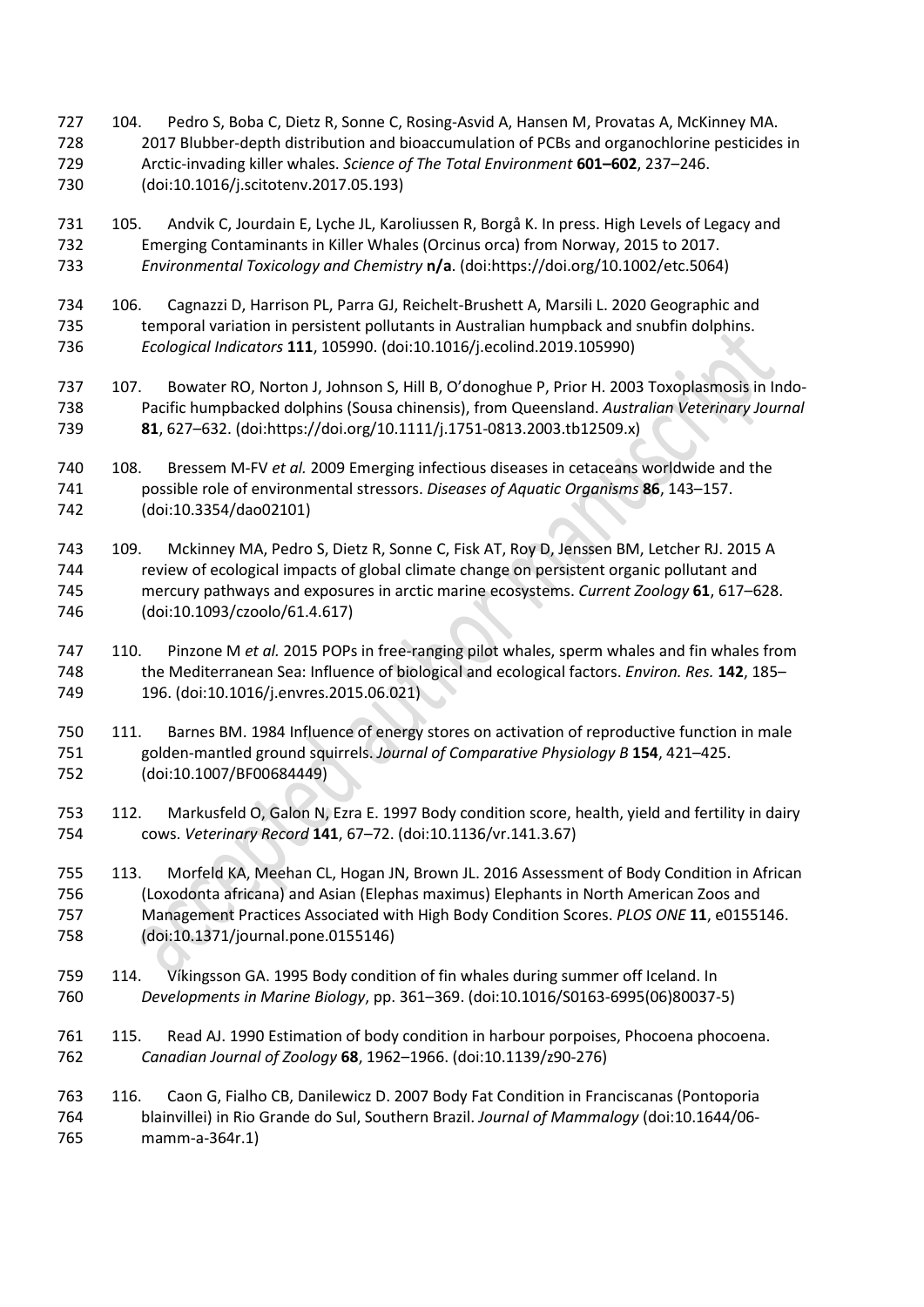- 117. Evans K, Hindell MA, Thiele D. 2003 Body fat and condition in sperm whales, Physeter macrocephalus, from southern Australian waters. *Comparative Biochemistry and Physiology - A Molecular and Integrative Physiology* **134**, 847–62. (doi:10.1016/S1095-6433(03)00045-X)
- 118. Gómez-Campos E, Borrell A, Aguilar A. 2011 Assessment of nutritional condition indices across reproductive states in the striped dolphin (Stenella coeruleoalba). *Journal of Experimental Marine Biology and Ecology* **405**, 18–24. (doi:10.1016/j.jembe.2011.05.013)
- 119. Koopman HN. 2007 Phylogenetic, ecological, and ontogenetic factors influencing the biochemical structure of the blubber of odontocetes. *Marine Biology* (doi:10.1007/s00227-006- 0489-8)
- 120. Ruchonnet D, Boutoute M, Guinet C, Mayzaud P. 2006 Fatty acid composition of Mediterranean fin whale Balaenoptera physalus blubber with respect to body heterogeneity and trophic interaction. *Marine Ecology Progress Series* (doi:10.3354/meps311165)
- 121. Ball HC, Stavarz M, Oldaker J, Usip S, Londraville RL, George JC, Thewissen JGM, Duff RJ. 2015 Seasonal and Ontogenetic Variation in Subcutaneous Adipose Of the Bowhead Whale (Balaena mysticetus). *The Anatomical Record* **298**, 1416–1423. (doi:10.1002/ar.23125)
- 122. Houser DS, Derous D, Douglas A, Lusseau D. 2021 Metabolic response of dolphins to short- term fasting reveals physiological changes that differ from the traditional fasting model. *Journal of Experimental Biology* **224**. (doi:10.1242/jeb.238915)
- 123. Kershaw JL, Sherrill M, Davison NJ, Brownlow A, Hall AJ. 2017 Evaluating morphometric and metabolic markers of body condition in a small cetacean, the harbor porpoise ( Phocoena phocoena ). *Ecology and Evolution* **7**, 3494–3506. (doi:10.1002/ece3.2891)
- 124. Castrillon J, Nash SB. 2020 Evaluating cetacean body condition; a review of traditional approaches and new developments. *Ecology and Evolution* **10**, 6144–6162. (doi:10.1002/ece3.6301)
- 125. Hunt KE *et al.* 2013 Overcoming the challenges of studying conservation physiology in large whales: a review of available methods. *Conservation Physiology* **1**. (doi:10.1093/conphys/cot006)
- 126. Hasin Y, Seldin M, Lusis A. 2017 Multi-omics approaches to disease. *Genome Biology*. **18**. (doi:10.1186/s13059-017-1215-1)
- 127. Karczewski KJ, Snyder MP. 2018 Integrative omics for health and disease. *Nature Reviews Genetics*. **19**, 299–310. (doi:10.1038/nrg.2018.4)
- 128. Abu-Asab MS, Chaouchi M, Alesci S, Galli S, Laassri M, Cheema AK, Atouf F, Vanmeter J, Amri H. 2011 Biomarkers in the age of omics: Time for a systems biology approach. *OMICS A Journal of Integrative Biology*. **15**, 105–112. (doi:10.1089/omi.2010.0023)
- 129. Peña-Bautista C, Baquero M, Vento M, Cháfer-Pericás C. 2018 Omics-based Biomarkers for the Early Alzheimer Disease Diagnosis and Reliable Therapeutic Targets Development. *Current Neuropharmacology* **17**, 630–647. (doi:10.2174/1570159x16666180926123722)
- 130. Blencowe, Karunanayake, Wier, Hsu, Yang. 2019 Network Modeling Approaches and Applications to Unravelling Non-Alcoholic Fatty Liver Disease. *Genes* **10**, 966. (doi:10.3390/genes10120966)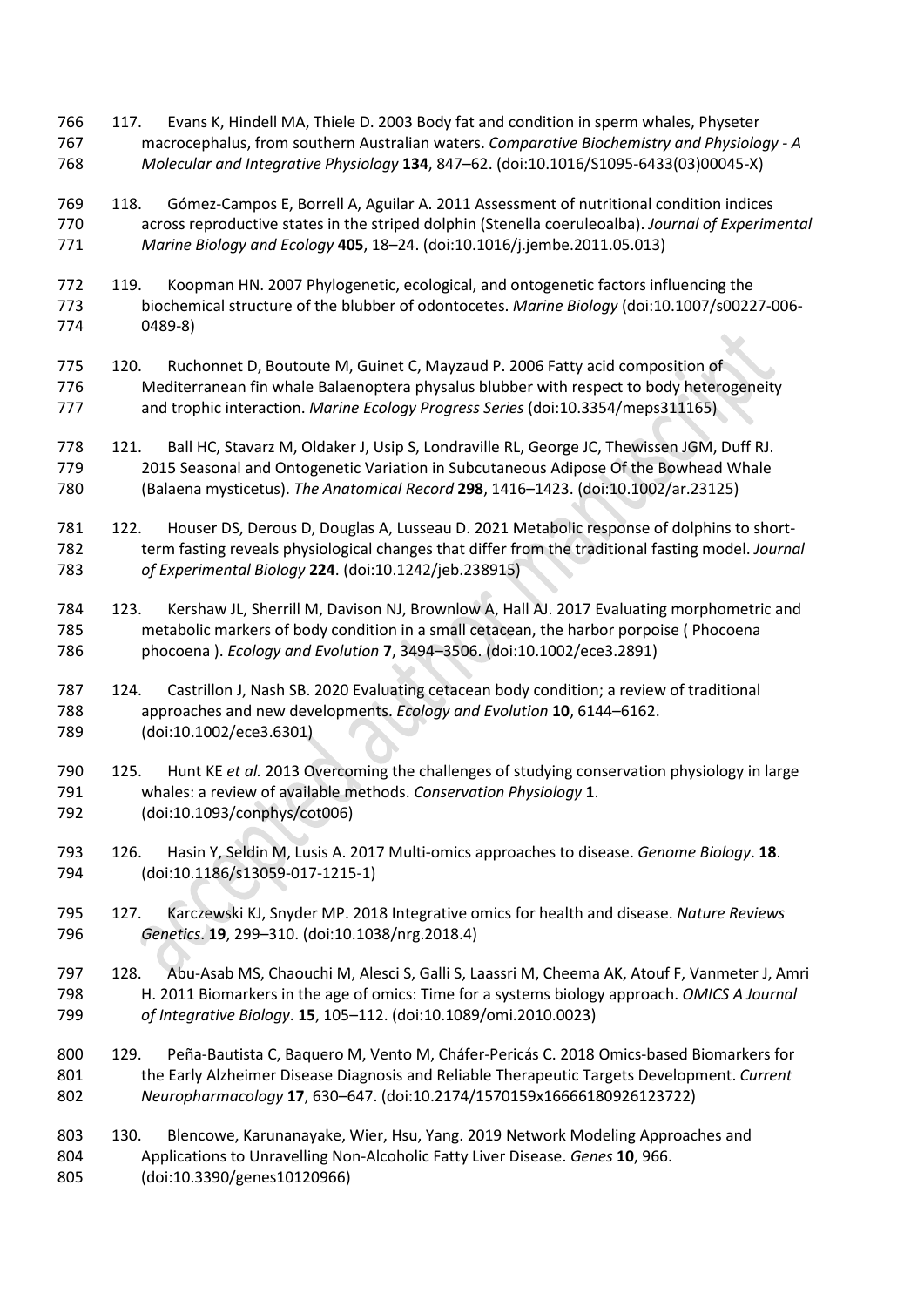- 131. Monteiro JP, Maciel E, Melo T, Flanagan C, Urbani N, Neves J, Domingues MR. 2021 The plasma phospholipidome of Tursiops truncatus: From physiological insight to the design of prospective tools for managed cetacean monitorization. *Lipids* (doi:10.1002/lipd.12307)
- 132. Champagne CD, Kellar NM, Trego ML, Delehanty B, Boonstra R, Wasser SK, Booth RK, Crocker DE, Houser DS. 2018 Comprehensive endocrine response to acute stress in the bottlenose dolphin from serum, blubber, and feces. *Gen. Comp. Endocrinol.* **266**, 178–193. (doi:10.1016/j.ygcen.2018.05.015)
- 133. Tang C-H, Lin C-Y, Tsai Y-L, Lee S-H, Wang W-H. 2018 Lipidomics as a diagnostic tool of the metabolic and physiological state of managed whales: A correlation study of systemic metabolism. *Zoo Biol* **37**, 440–451. (doi:10.1002/zoo.21452)
- 134. Jung J-L, Simon G, Alfonsi E, Thoraval D, Kervarec N, Salem DB, Hassani S, Domergue F. 2017 Qualitative and quantitative study of the highly specialized lipid tissues of cetaceans using HR-MAS NMR and classical GC. *PLOS ONE* **12**, e0180597. (doi:10.1371/journal.pone.0180597)
- 135. Kershaw JL, Botting CH, Brownlow A, Hall AJ. 2018 Not just fat: investigating the proteome of cetacean blubber tissue. *Conserv Physiol* **6**. (doi:10.1093/conphys/coy003)
- 136. Misra BB, Ruiz-Hernández IM, Hernández-Bolio GI, Hernández-Núñez E, Díaz-Gamboa R, Colli-Dula RC. 2019 1H NMR metabolomic analysis of skin and blubber of bottlenose dolphins reveals a functional metabolic dichotomy. *Comp. Biochem. Physiol. Part D Genomics Proteomics* **30**, 25–32. (doi:10.1016/j.cbd.2019.02.004)
- 137. Suzuki M, Yoshioka M, Ohno Y, Akune Y. 2018 Plasma metabolomic analysis in mature female common bottlenose dolphins: profiling the characteristics of metabolites after overnight fasting by comparison with data in beagle dogs. *Sci Rep* **8**, 12030. (doi:10.1038/s41598-018- 30563-x)
- 138. Bories P, Rikardsen AH, Leonards P, Fisk AT, Tartu S, Vogel EF, Bytingsvik J, Blévin P. 2021 A deep dive into fat: Investigating blubber lipidomic fingerprint of killer whales and humpback whales in northern Norway. *Ecology and Evolution* **11**, 6716–6729. (doi:10.1002/ece3.7523)
- 139. Groß J, Virtue P, Nichols PD, Eisenmann P, Waugh CA, Bengtson Nash S. 2020 Interannual variability in the lipid and fatty acid profiles of east Australia-migrating humpback whales ( Megaptera novaeangliae ) across a 10-year timeline. *Sci Rep* **10**, 18274. (doi:10.1038/s41598- 020-75370-5)
- 140. Bergfelt DR *et al.* 2018 Preliminary Analysis of the Proteome of Exhaled Breath Condensate in Bottlenose Dolphins (Tursiops truncatus). *Aquatic Mamm* **44**, 256–266. (doi:10.1578/AM.44.3.2018.256)
- 141. Miller BA *et al.* 2017 Plasma Proteome and Clinical Biochemistry Associated with Performance-Based Physical Activity in Bottlenose Dolphins (Tursiops truncatus). *Aquat Mamm* **43**, 453–464. (doi:10.1578/AM.43.5.2017.453)
- 142. Zamuruyev KO *et al.* 2016 Enhanced non-invasive respiratory sampling from bottlenose dolphins for breath metabolomics measurements. *J. Breath Res.* **10**, 046005. (doi:10.1088/1752- 7155/10/4/046005)
- 143. Aksenov AA *et al.* 204 ADMetabolite Content Profiling of Bottlenose Dolphin Exhaled Breath. *Analytical and Bioanalytical Chemistry* **86**, 10616–10624. (doi:10.1021/ac5024217)